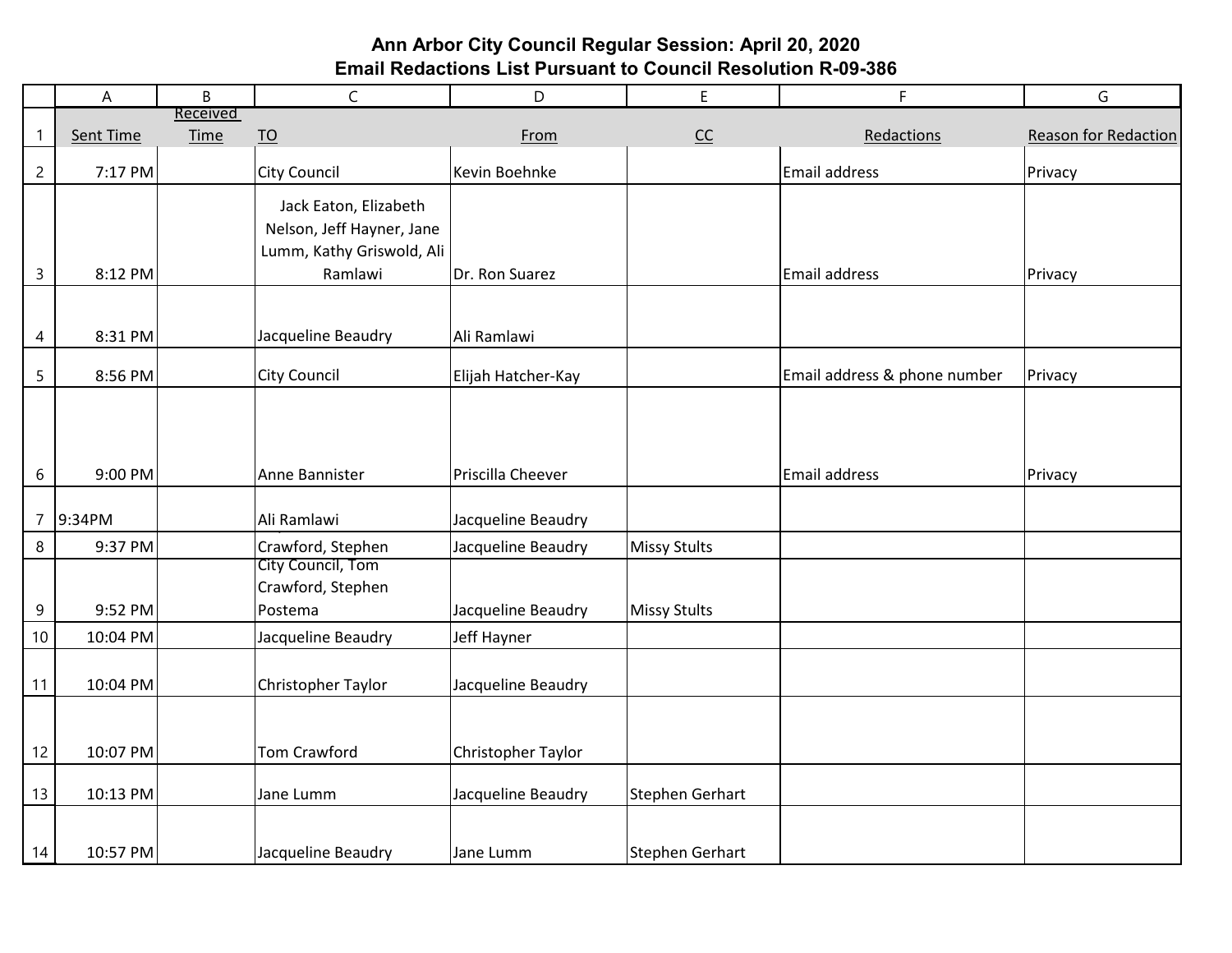# **Ann Arbor City Council Regular Session: April 20, 2020 Email Redactions List Pursuant to Council Resolution R-09-386**

|    | A          | B |                     | D                  |                  |                               | G       |
|----|------------|---|---------------------|--------------------|------------------|-------------------------------|---------|
| 15 | 10:50 PM   |   | Jacqueline Beaudry  | Jeff Hayner        |                  |                               |         |
|    |            |   |                     |                    | Tom Crawford,    |                               |         |
|    |            |   |                     |                    | Stephen Postema, |                               |         |
| 16 | 11:02 PM   |   | <b>City Council</b> | Jacqueline Beaudry | Stephen Gerhart  |                               |         |
| 17 | $11:11$ PM |   | Zach Ackerman       | Justin Barnev      |                  | Email address                 | Privacy |
| 18 | $11:13$ PM |   | Julie Grand         | Justin Barnev      |                  | Email address                 | Privacy |
| 19 | $11:13$ PM |   | Chip Smith          | Elizabeth Nelson   |                  |                               |         |
| 20 | $11:14$ PM |   | Elizabeth Nelson    | Chip Smith         |                  |                               |         |
| 21 | $11:15$ PM |   | Chip Smith          | Elizabeth Nelson   |                  |                               |         |
| 22 | 11:38 PM   |   | Jeff Hayner         | Eric Sturquis      | Bannister        | Emails address & Phone number | Privacy |
| 23 | $1:07$ AM  |   | Jacqueline Beaudry  | Christopher Taylor |                  |                               |         |
| 24 | $1:08$ AM  |   | Christopher Taylor  | Jacqueline Beaudry | Stephen Gerhart  |                               |         |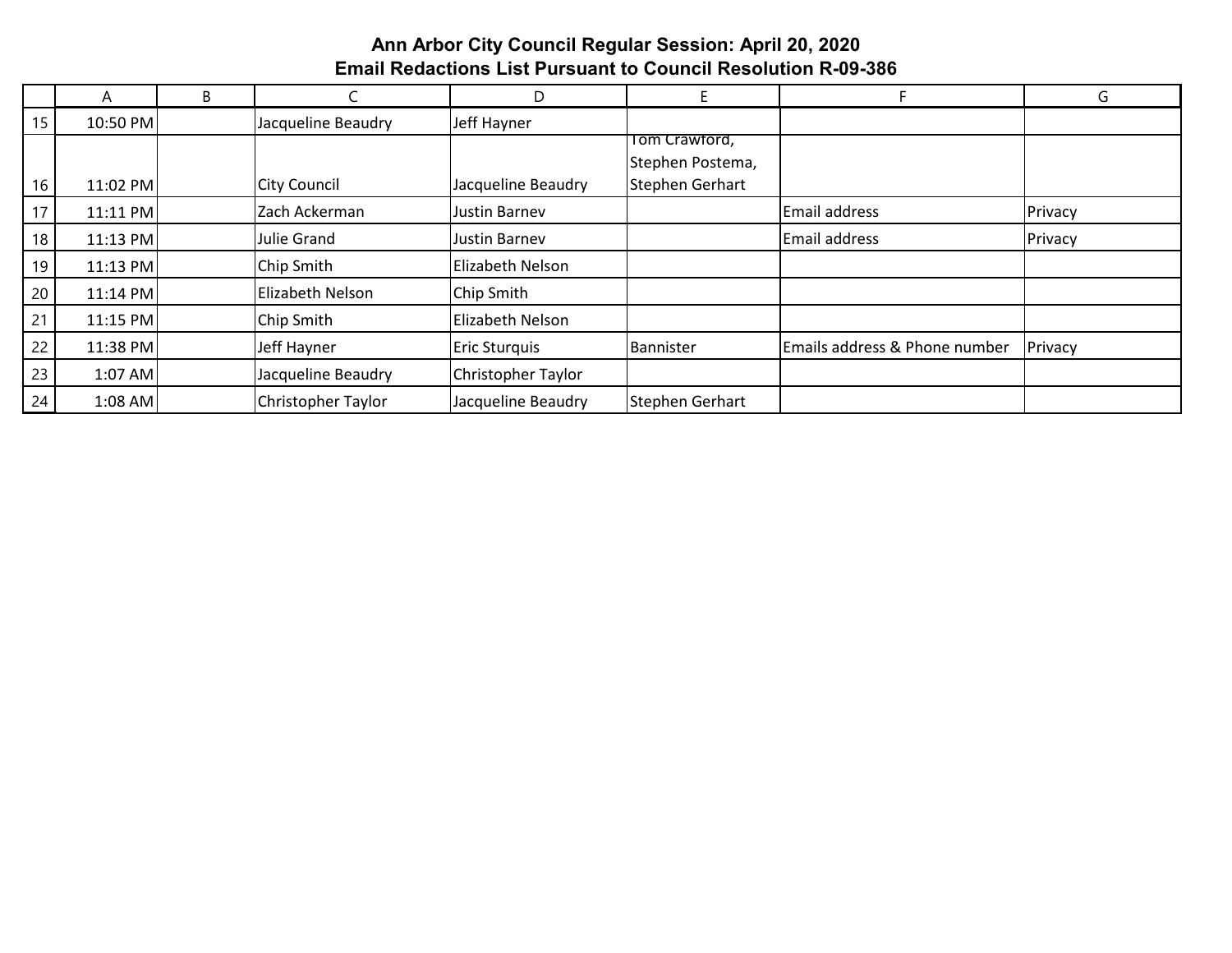| From:    | Kevin Boehnkel                                  |
|----------|-------------------------------------------------|
| Sent:    | Monday, April 20, 2020 7:17 PM                  |
| To:      | CityCouncil                                     |
| Subject: | Subject: Please vote YES for carbon neutrality! |

Dear City Council Members,

Thank you for your public leadership during the coronavirus crisis. I have great respect for public officials who lead us through times of crisis with wisdom and courage.

Prior to the outbreak of Covid‐19, the City of Ann Arbor had been showing great leadership addressing another horrific global threat ‐‐ the climate crisis. Last year, you voted to declare a climate emergency in Ann Arbor, and to commit our community to carbon neutrality. That was an act of leadership and wisdom. Thank you.

Since then, City staff have been working with dozens of organizations and hundreds of community members to develop a plan to get our community to zero carbon emissions. The plan will change our City in big and small ways, and it is absolutely critical that we get to work on it right away. The plan is being submitted to City Council for approval, along with its first year of funding.

Please vote YES on the plan, and vote YES for its budget. Those would be acts of leadership, wisdom, and courage ‐‐ and those are the acts we need more than ever right now.

Best wishes, Kevin

‐‐

Kevin Boehnke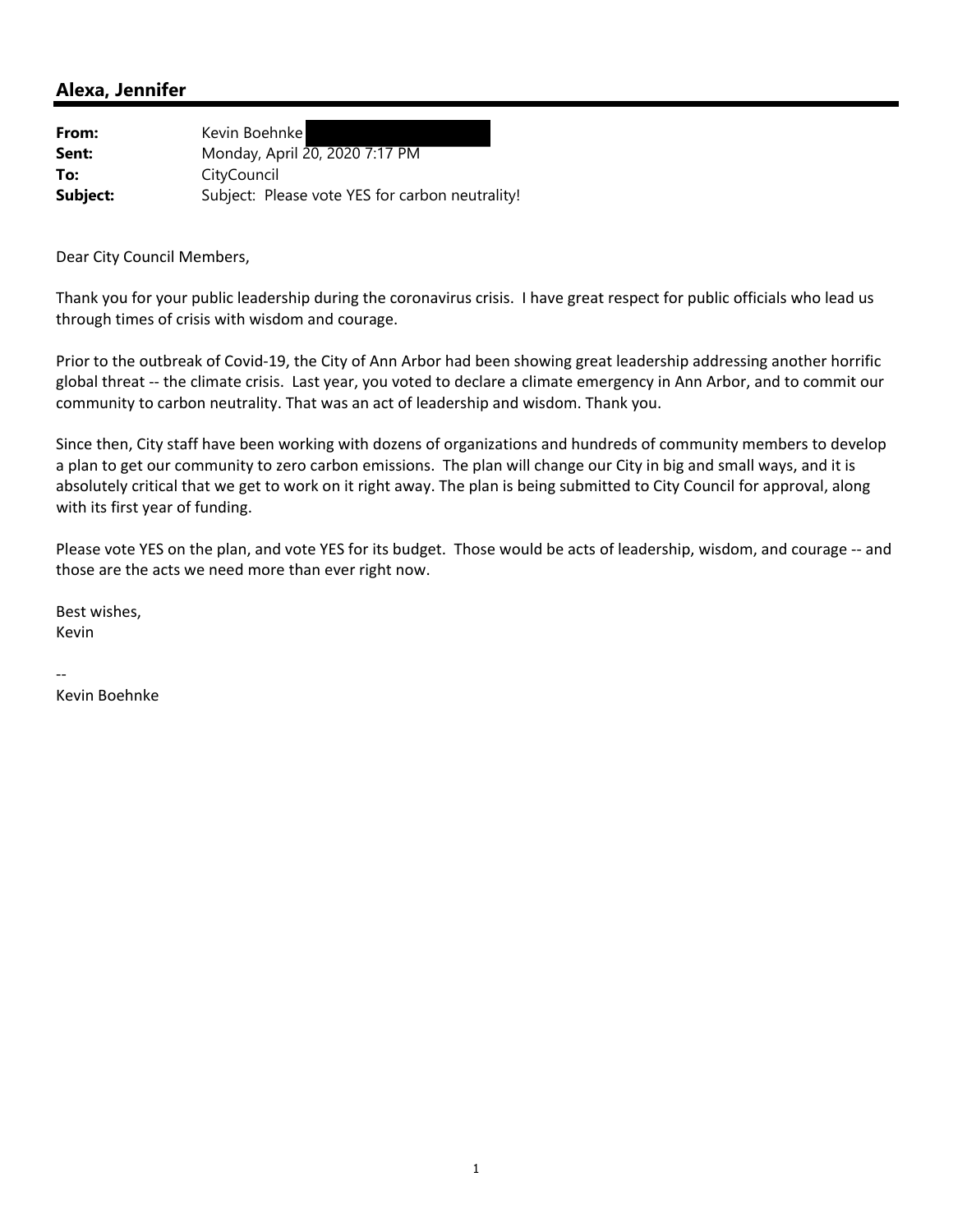From: DrRon Suarez **Sent:** Monday, April 20, 2020 8:12 PM **To:** Eaton, Jack; Nelson, Elizabeth; Hayner, Jeff; Lumm, Jane; Griswold, Kathy; Ramlawi, Ali **Subject:** Re: We need more discussion before voting on the A2Zero Project

Here's a blog post that I just wrote about how to deal with the digital divide and a different way of thinking about providing Broadband Internet.

https://neighborsquad.org/financing‐mutual‐aid‐in‐the‐time‐of‐covid‐19/

| On Mon, Apr 20, 2020, 7:25 PM DrRon Suarez<br>> wrote:                                                                                                                                             |  |
|----------------------------------------------------------------------------------------------------------------------------------------------------------------------------------------------------|--|
|                                                                                                                                                                                                    |  |
|                                                                                                                                                                                                    |  |
|                                                                                                                                                                                                    |  |
| Dr Ron Suarez                                                                                                                                                                                      |  |
| $\pmb{\times}$                                                                                                                                                                                     |  |
| President, Loud Feed, Inc. +1 415-935-1321                                                                                                                                                         |  |
|                                                                                                                                                                                                    |  |
| --------- Forwarded message ---------<br>From: DrRon Suarez <                                                                                                                                      |  |
| Date: Mon, Apr 20, 2020 at 7:18 PM                                                                                                                                                                 |  |
| Subject: We need more discussion before voting on the A2Zero Project<br>To: Bannister, Anne <abannister@a2gov.org></abannister@a2gov.org>                                                          |  |
|                                                                                                                                                                                                    |  |
| It is premature to be approving a plan that is a sweetheart deal for DTE.                                                                                                                          |  |
| We should be looking at how we might construct microgrids, so that we are not faced with being ripped off by DTE                                                                                   |  |
| when selling electricity back on the grid.                                                                                                                                                         |  |
| See: https://youtu.be/WgwipB4U-YU                                                                                                                                                                  |  |
| https://pv-magazine-usa.com/2019/05/02/dte-finally-kills-net-metering/                                                                                                                             |  |
|                                                                                                                                                                                                    |  |
| In a hearing held before the Michigan Public Service Commission (PSC), DTE Energy was finally                                                                                                      |  |
| granted its golden goose: the abolishment of net metering in its service area. And the writing had<br>been on the walls for nearly three years.                                                    |  |
|                                                                                                                                                                                                    |  |
| In 2016 the Michigan legislature passed Public Acts 341 and 342, which required the PSC to phase<br>out net metering and create a new distributed generation program. The PSC was also tasked with |  |
| measuring and pricing "a distributed generation customer's incoming and outgoing electricity flows                                                                                                 |  |
| separately on an instantaneous basis" and established "a method for consistent and appropriate<br>cost-of-service billing".                                                                        |  |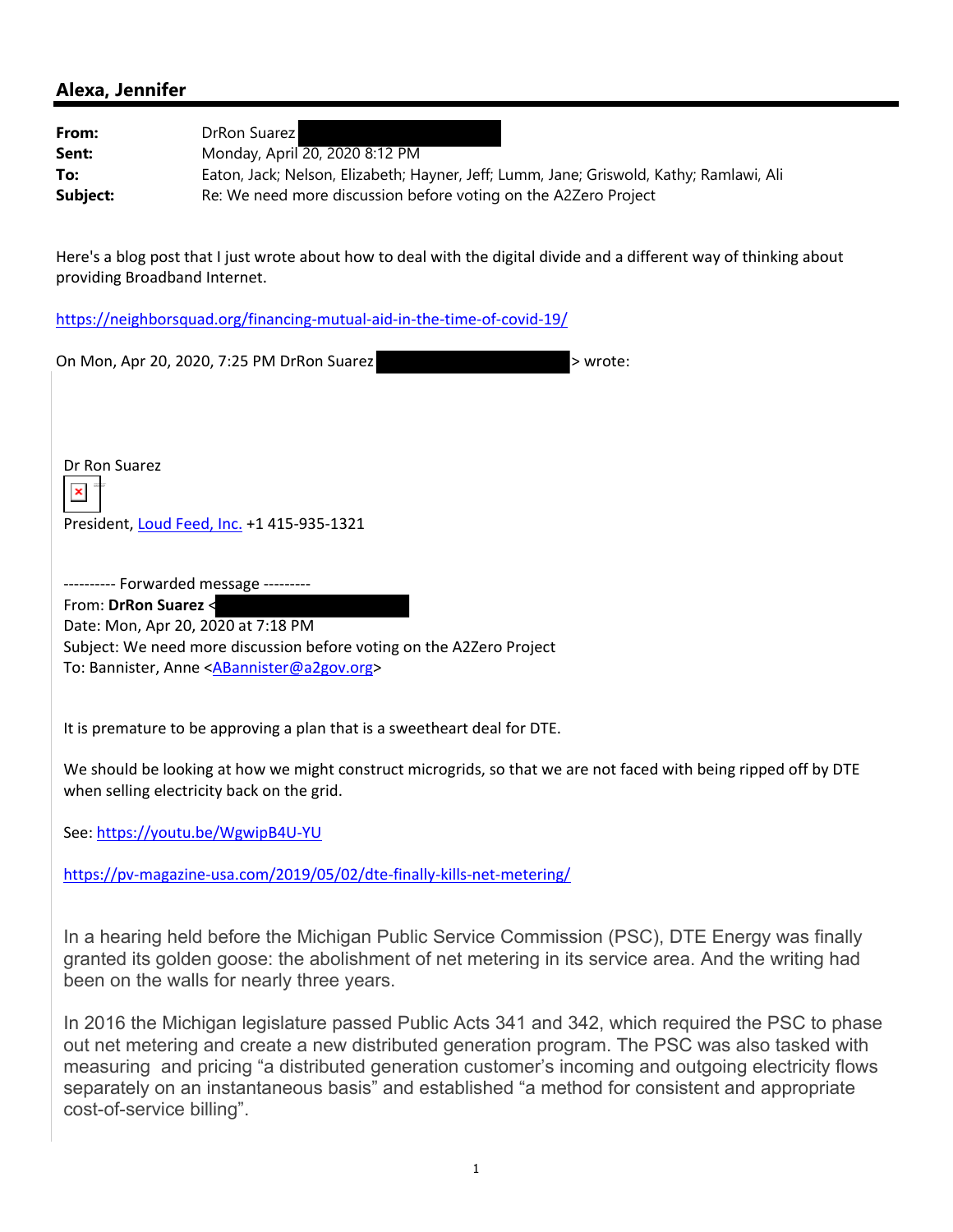What happened next was that DTE made a proposal wherein the electricity that a customer uses from the grid would be billed at the customer's full retail rate and the energy the customer sends out to the grid would be credited to the customer at the average monthly wholesale price of energy; an inflow/outflow model where one flow was valued much more highly than the other.

Dr Ron Suarez



President, Loud Feed, Inc. +1 415‐935‐1321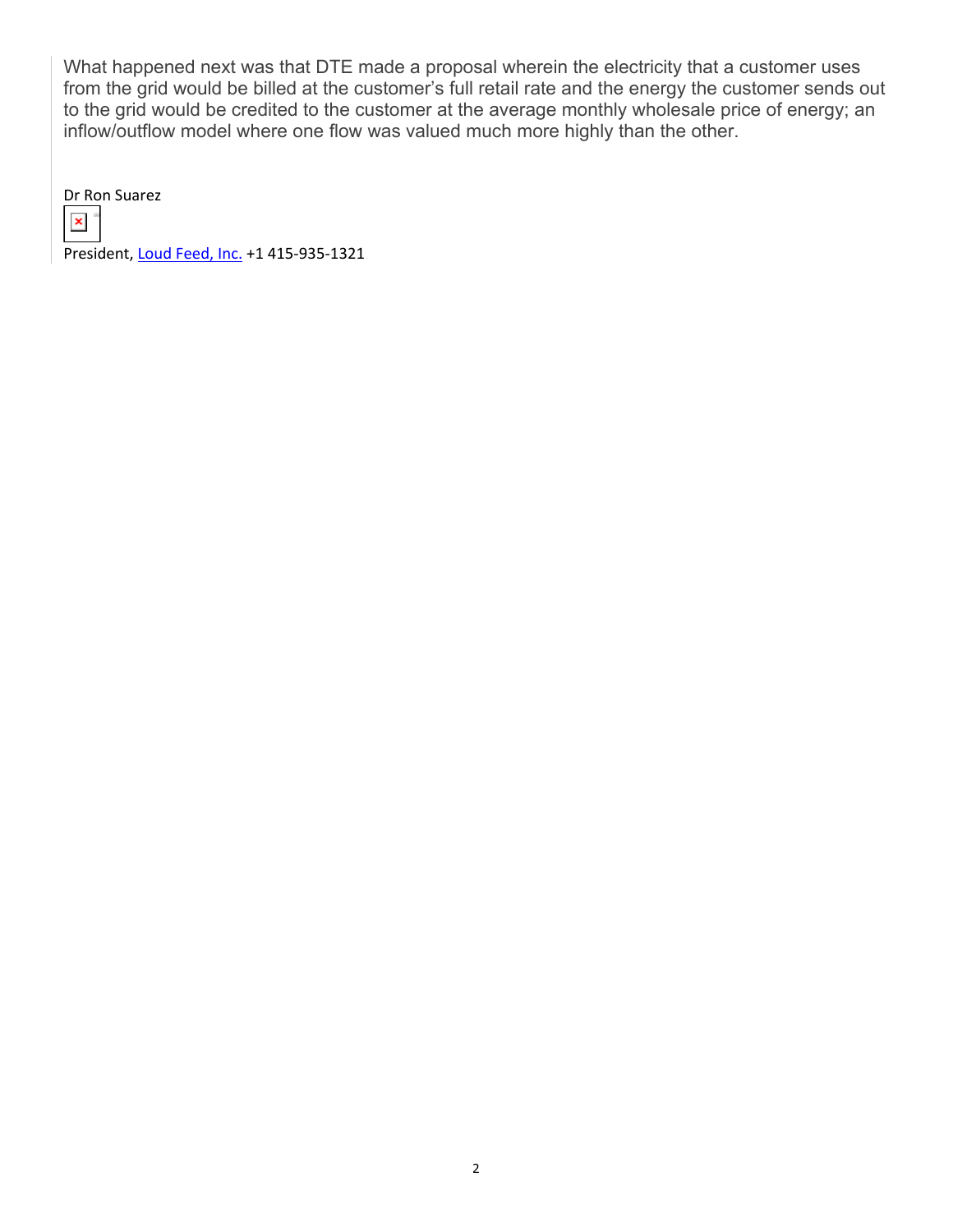| From:    | Ramlawi, Ali                   |
|----------|--------------------------------|
| Sent:    | Monday, April 20, 2020 8:31 PM |
| To:      | Beaudry, Jacqueline            |
| Subject: | Amendment for CA-10            |

Ms. Beaudry,

I will want to introduce this amendment to the replace the last whereas clause to CA‐10, I will call on that action when needed. Thank you.

Current :

RESOLVED, Ann Arbor City Council requests that the City Administrator begin or continue work to implement the actions outlined in the Plan and provide at least an annual update to City Council on progress.

Proposed :

RESOLVED, Ann Arbor City Council requests that the City Administrator begin or continue work to implement the actions outlined in the Plan and provide at *Quarterly* to City Council on progress.

Thank you CM Ramlawi Sent from my iPad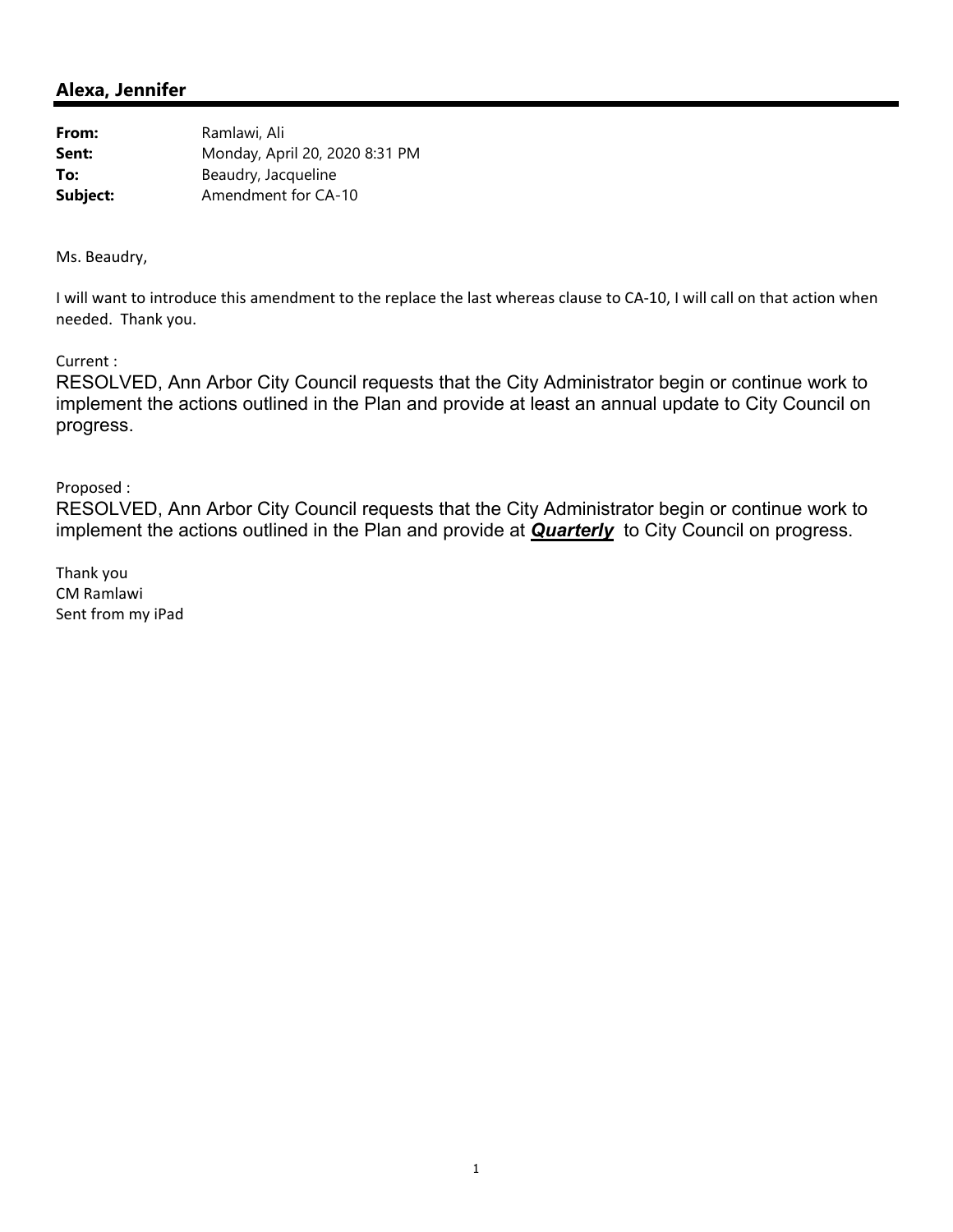| From:    | Elijah Hatcher-Kay                                      |
|----------|---------------------------------------------------------|
| Sent:    | Monday, April 20, 2020 8:56 PM                          |
| To:      | CityCouncil                                             |
| Subject: | Re: Vote YES for climate justice and carbon neutrality! |

Good evening, City Council and Mayor,

Thank you for your ongoing leadership on the coronavirus response. I hope you're remaining healthy and safe.

I'm currently watching your Work Session live on CTN, and I understand that you are not likely to read this email until the meeting is over. However, in hopes that this either reaches you during your discussion or impacts later decision-making, I want to make a clarification about the A2Zero plan, about which I sent you an email last week and left an eComment in advance of tonight's meeting.

The A2Zero carbon neutrality proposal is not only a vital step towards climate-related mitigation, adaptation, and justice, but also a plan to substantively improve quality of life for Ann Arborites over the next several decades. It will make Ann Arbor a better place to live with everything from increased affordable community housing, improved and expanded public transit, safer bike lanes, and a reduction in harmful air pollution.

Therefore, anti-A2Zero arguments comparing the cost of individual parts of the plan to those section's reductions in carbon emissions, or indeed any arguments directly comparing plan cost and resulting emission cuts, are misguided. Each part of the plan is designed and financed to make *several* changes that will make Ann Arbor a better place to live, not just to advance the vital and central goal of carbon neutrality. The plan must be considered as a complete vision and policy and *not* exclusively as a climate proposal. Carbon neutrality is the central goal, but not the only goal, of the A2Zero plan.

One of these misguided arguments was raised via public comment in tonight's meeting, prompting this email. While I respect all points of view on this multi-faceted issue, I wanted to make the facts are presented to you accurately.

Please pass and fund the plan.

Thank you for your service and leadership! Have a great night. --Elijah, Ward 5

‐‐ Elijah Hatcher‐Kay He/Him/His

On Wed, Apr 15, 2020 at 12:23 PM Elijah Hatcher-Kay Wrote: Dear City Council and Mayor,

I hope this email finds you and your families safe and well as our community weathers the coronavirus pandemic.

In addition to Covid-19, we face another health and economic crisis: the climate collapse. I know you recognize the urgency and severity of this looming breakdown because of your emergency declaration and 2030 carbon neutrality pledge last November. Thank you for being leaders and taking those bold steps.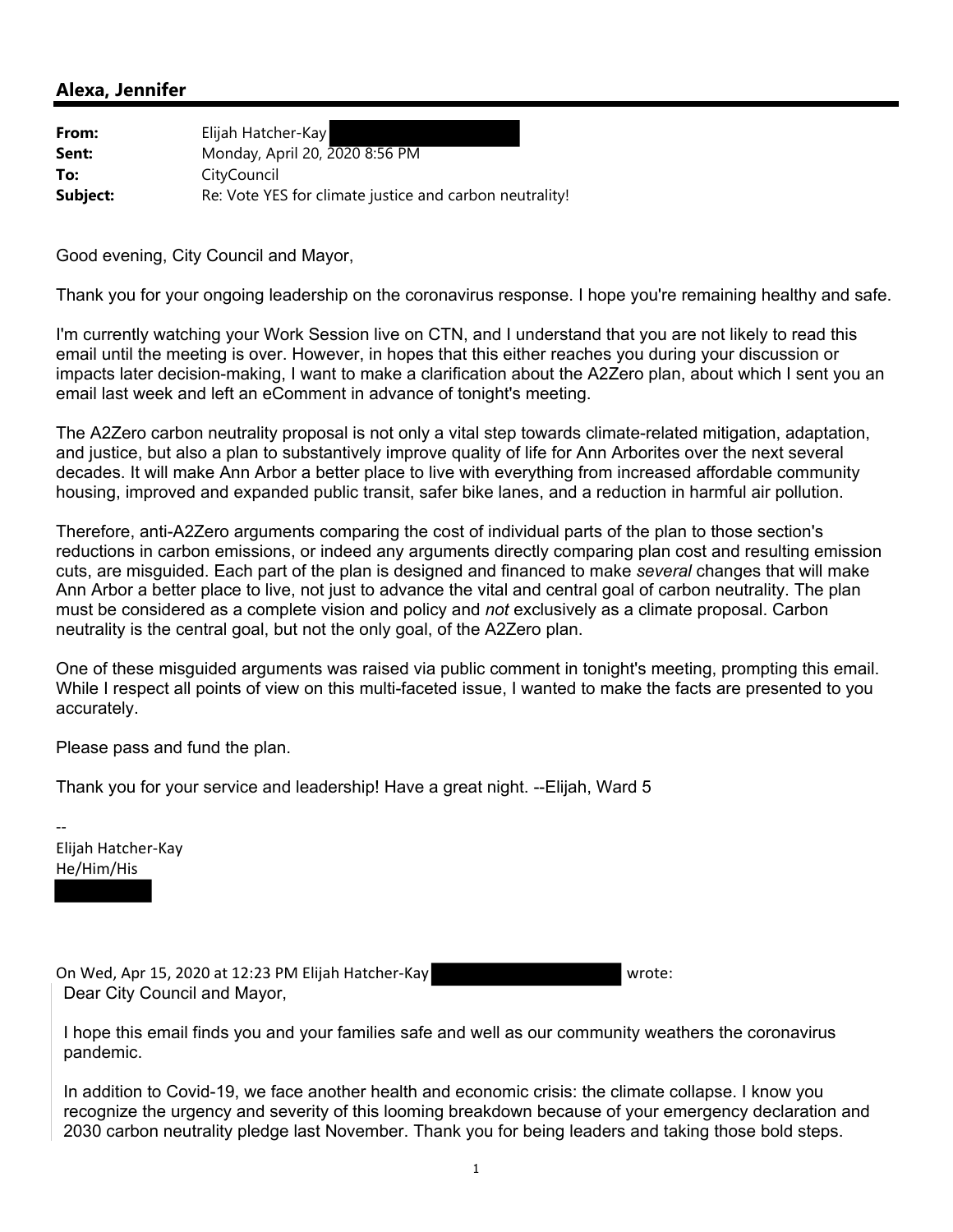Watching you wisely declare a climate emergency and commit "to take action as a result of that declaration" made me proud to be an Ann Arborite. As a young person, I was thrilled to see Council taking bold and necessary steps to mitigate the crisis of environmental injustice and climate change that will continue to harm our communities unless and until we take action. I have most of my life ahead of me on this planet, but the threat of climate change makes me scared, rather than hopeful, for the future. That doesn't mean there isn't hope left to be had.

The new A2Zero draft carbon neutrality plan is very ambitious. That's a good thing - it's about time for environmental ambition from our leaders. It's also doable, but we need to fully resource it, and we must get to work right away. It's time to back up your commitment from last November by using the City's resources and power to actually achieve carbon neutrality by 2030.

Pass and fund the A2Zero plan to engage in a community transformation that will leave Ann Arbor - and the world - a better and more just place to live.

Thank you for your leadership. Please reach out if you want to discuss this more; I'm happy to chat any time. Stay safe! --Elijah Hatcher-Kay, Ward 5

Elijah Hatcher‐Kay He/Him/His

‐‐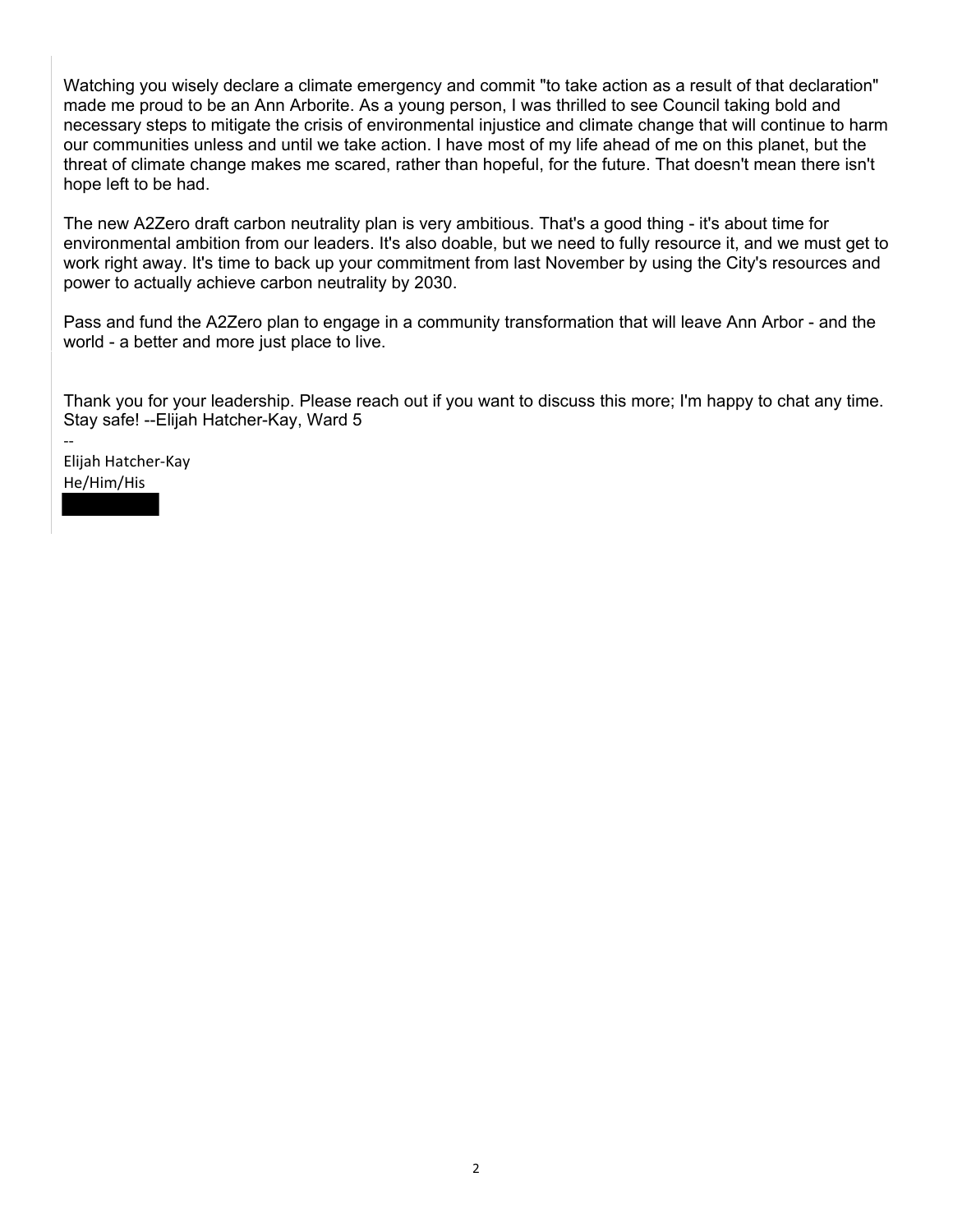| From:    | Priscilla Cheever                  |
|----------|------------------------------------|
| Sent:    | Monday, April 20, 2020 9:00 PM     |
| To:      | Bannister, Anne                    |
| Subject: | Re: Please table carbon neutrality |

I am in Ward 5. But I know you are a thoughtful and careful Council member.

On Mon, Apr 20, 2020, 5:14 PM Bannister, Anne <ABannister@a2gov.org> wrote: Thanks Priscilla! Are you in Ward 3?

**From:** Priscilla Cheever

**Sent:** Sunday, April 19, 2020 2:01:39 PM

**To:** Ramlawi, Ali <ARamlawi@a2gov.org>; Smith, Chip <ChSmith@a2gov.org>; Eaton, Jack <JEaton@a2gov.org>; Nelson, Elizabeth <ENelson@a2gov.org>; Bannister, Anne <ABannister@a2gov.org>; Hayner, Jeff <JHayner@a2gov.org>; Griswold, Kathy <KGriswold@a2gov.org>; Lumm, Jane <JLumm@a2gov.org> **Subject:** Please table carbon neutrality

I realize the budget deadline is looming. I am very glad that Tom Crawford is acting Administrator. At this time we cannot know how badly the City's revenues and investment income will decrease and for how long. The State of Michigan will take a huge hit. Most Michigan cities will as well. I know we like to think Ann Arbor is special. But even here, businesses will not be able to recover and residents will lose jobs or be under-employed. Retirement income will diminish for many. We do not even know when UM students might return.

It is ill‐advised to launch a multi‐million dollar project or think about new milleages. I know that the advocates will be out in force demanding these go forward immediately. But what is the point of unrealistic budgets which will have to be revised again and again, except to provide fuel for lawsuits.

Please focus on producing a pandemic budget which will cover basic City services and being able to pay the long term debt obligations we already have. Carbon neutrality can be brought back if Ann Arbor is unique in suffering no long term economic losses or if such losses are short‐lived.

Thank you for the time and care you give to making Ann Arbor a great small City. Now is the time to try to hold on to what we have, not for costly new projects or purchases.

Priscilla Cheever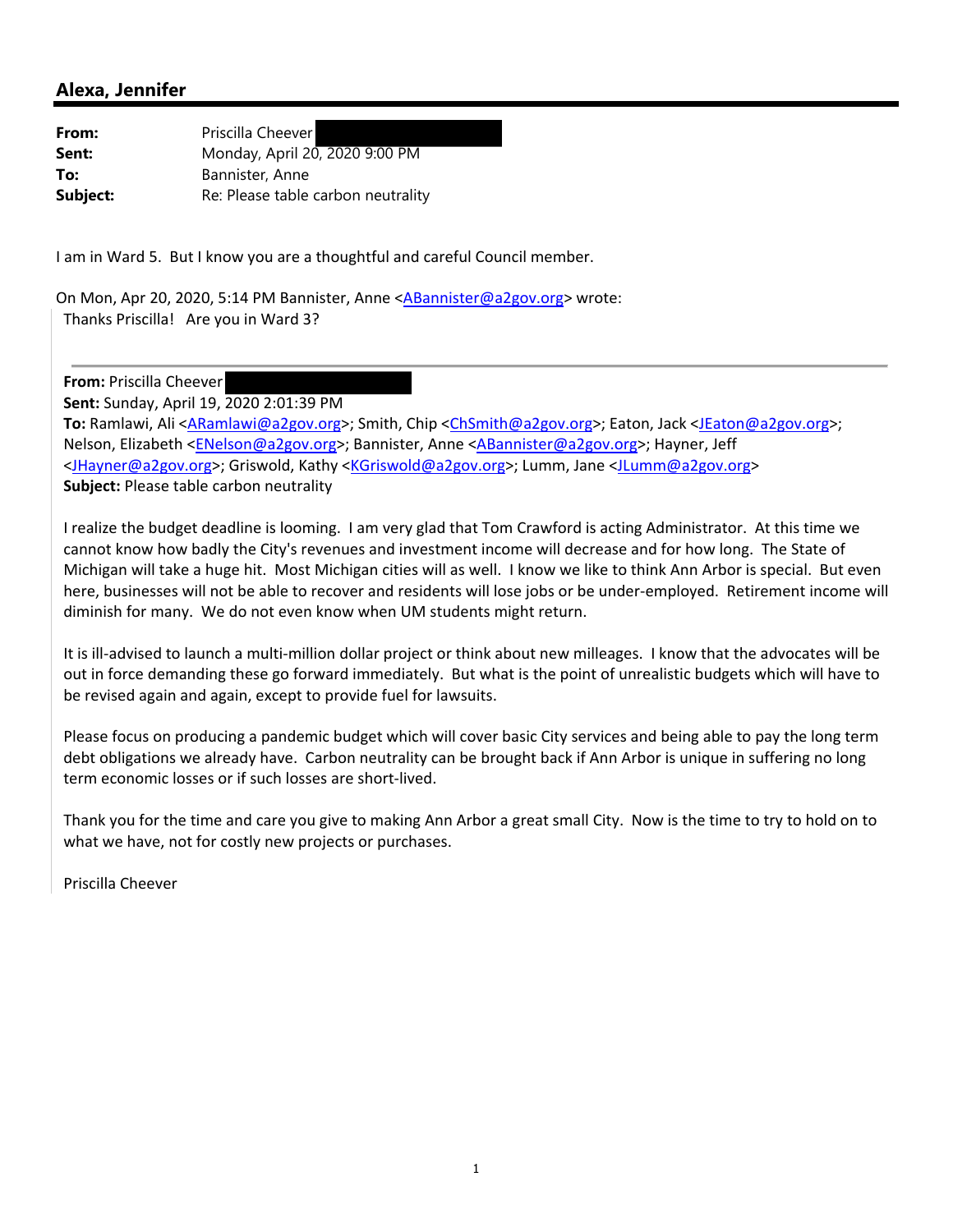**From:** Beaudry, Jacqueline **Sent:** Monday, April 20, 2020 9:34 PM **To:** Ramlawi, Ali **Subject:** RE: Amendment for CA-10

Do you want me to send it now or wait for you to announce it?

**Jacqueline Beaudry, City Clerk**  Ann Arbor City Clerk's Office | Guy C. Larcom City Hall |301 E. Huron, 2nd Floor ∙ Ann Arbor ∙ MI ∙ 48104 734.794.6140 (O) ∙ 734.994.8296 (F) | Internal Extension 41401 jbeaudry@a2gov.org | www.a2gov.org

Think Green! Please don't print this e-mail unless absolutely necessary.

**From:** Ramlawi, Ali <ARamlawi@a2gov.org> **Sent:** Monday, April 20, 2020 8:31 PM **To:** Beaudry, Jacqueline <JBeaudry@a2gov.org> **Subject:** Amendment for CA‐10

Ms. Beaudry,

I will want to introduce this amendment to the replace the last whereas clause to CA‐10, I will call on that action when needed. Thank you.

Current :

RESOLVED, Ann Arbor City Council requests that the City Administrator begin or continue work to implement the actions outlined in the Plan and provide at least an annual update to City Council on progress.

Proposed :

RESOLVED, Ann Arbor City Council requests that the City Administrator begin or continue work to implement the actions outlined in the Plan and provide at *Quarterly* to City Council on progress.

Thank you CM Ramlawi Sent from my iPad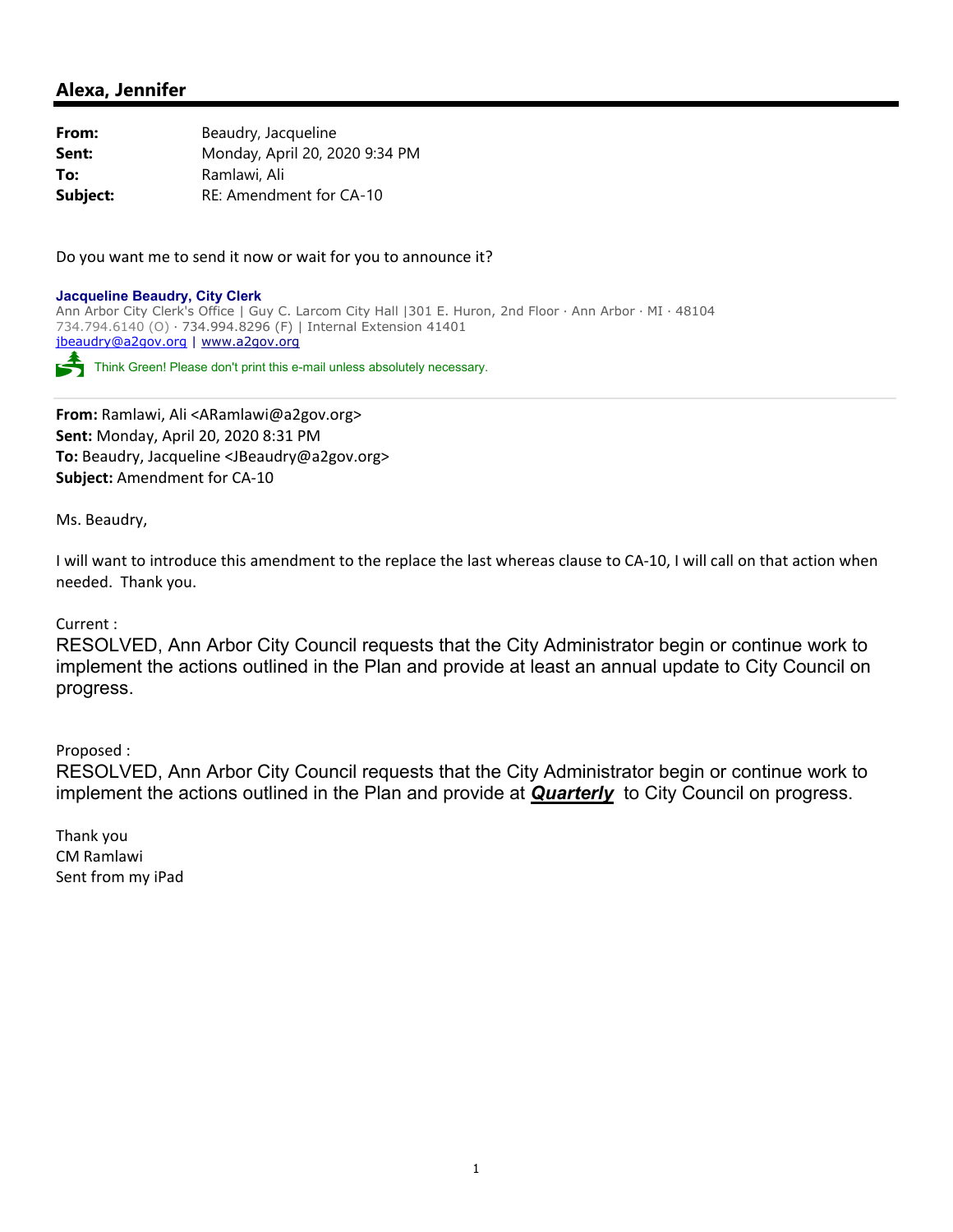| From:    | Beaudry, Jacqueline                                          |
|----------|--------------------------------------------------------------|
| Sent:    | Monday, April 20, 2020 9:37 PM                               |
| To:      | *City Council Members (All); Crawford, Tom; Postema, Stephen |
| Cc:      | Stults, Missy                                                |
| Subject: | FW: CA-10 Carbon Neutrality Plan -- amendment                |

#### **Jacqueline Beaudry, City Clerk**

Ann Arbor City Clerk's Office | Guy C. Larcom City Hall |301 E. Huron, 2nd Floor ∙ Ann Arbor ∙ MI ∙ 48104 734.794.6140 (O) ∙ 734.994.8296 (F) | Internal Extension 41401 jbeaudry@a2gov.org | www.a2gov.org

Think Green! Please don't print this e-mail unless absolutely necessary.

**From:** Lumm, Jane <JLumm@a2gov.org> **Sent:** Monday, April 20, 2020 2:27 PM **To:** CityCouncil <CityCouncil@a2gov.org> **Cc:** Beaudry, Jacqueline <JBeaudry@a2gov.org>; Crawford, Tom <TCrawford@a2gov.org>; Higgins, Sara <SHiggins@a2gov.org>; Grimes, Jen <JGrimes@a2gov.org>; Stults, Missy <MStults@a2gov.org>; Horning, Matthew <MHorning@a2gov.org> **Subject:** CA‐10 Carbon Neutrality Plan ‐‐ amendment

Mayor and Council,

I understand there may be some interest in postponing CA‐10. If the Carbon Neutrality Plan is not postponed, I will be introducing this amendment to replace the existing resolved clauses with 3 new resolved clauses. Again, not sure how this is managed/forwarded when we're all looking at a screen shot of ourselves, so forwarding in advance for your information. (I also shared information about my intentions and this amendment with the CM's who participated in last night's caucus.)

Thank you for forwarding, as well, Jackie. All best, Jane

The amendment:

RESOLVED, that Ann Arbor City Council receives the A<sup>2</sup>Zero Carbon Neutrality Plan and expresses its appreciation to City Staff for their efforts in providing a comprehensive, timely response to Council's November 4, 2019 Resolution; and

RESOLVED, that City Council requests the City Administrator develop a funding plan by source and year and develop a *framework or mechanism for Council to utilize in evaluating and prioritizing high‐leverage actions; and*

RESOLVED, that City Council requests the City Administrator present the A<sup>2</sup>Zero Carbon Neutrality Plan to City Council *for further consideration when the funding plan and prioritization framework have been developed.*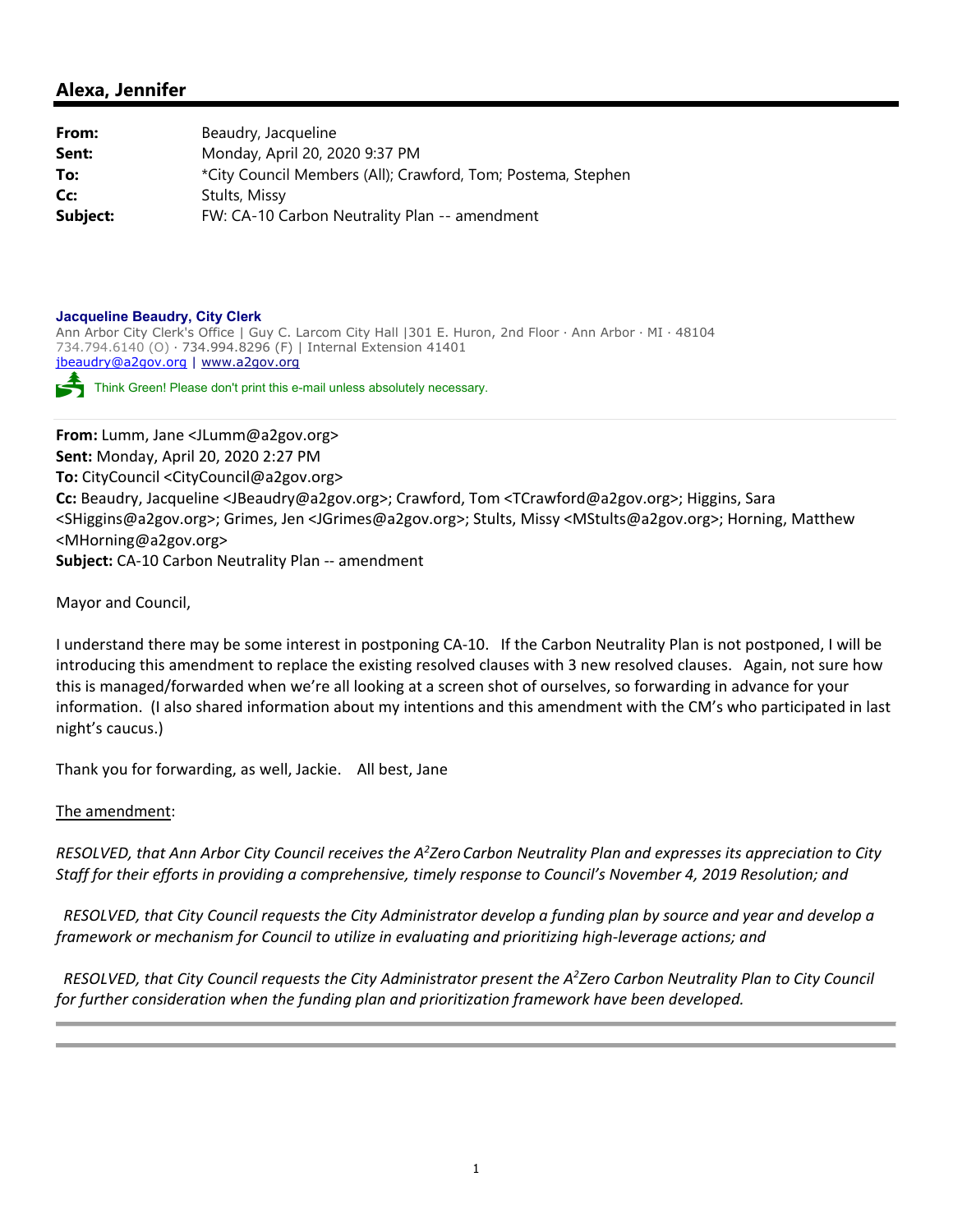**From:** Beaudry, Jacqueline **Sent:** Monday, April 20, 2020 9:52 PM **To:** \* \* \* \* City Council Members (All); Crawford, Tom; Postema, Stephen **Cc:** Stults, Missy **Subject:** FW: Amendment for CA-10

#### **Jacqueline Beaudry, City Clerk**

Ann Arbor City Clerk's Office | Guy C. Larcom City Hall |301 E. Huron, 2nd Floor ∙ Ann Arbor ∙ MI ∙ 48104 734.794.6140 (O) ∙ 734.994.8296 (F) | Internal Extension 41401 jbeaudry@a2gov.org | www.a2gov.org

Think Green! Please don't print this e-mail unless absolutely necessary.

**From:** Ramlawi, Ali <ARamlawi@a2gov.org> **Sent:** Monday, April 20, 2020 8:31 PM **To:** Beaudry, Jacqueline <JBeaudry@a2gov.org> **Subject:** Amendment for CA‐10

Ms. Beaudry,

I will want to introduce this amendment to the replace the last whereas clause to CA‐10, I will call on that action when needed. Thank you.

#### Current :

RESOLVED, Ann Arbor City Council requests that the City Administrator begin or continue work to implement the actions outlined in the Plan and provide at least an annual update to City Council on progress.

Proposed :

RESOLVED, Ann Arbor City Council requests that the City Administrator begin or continue work to implement the actions outlined in the Plan and provide at *Quarterly* to City Council on progress.

Thank you CM Ramlawi Sent from my iPad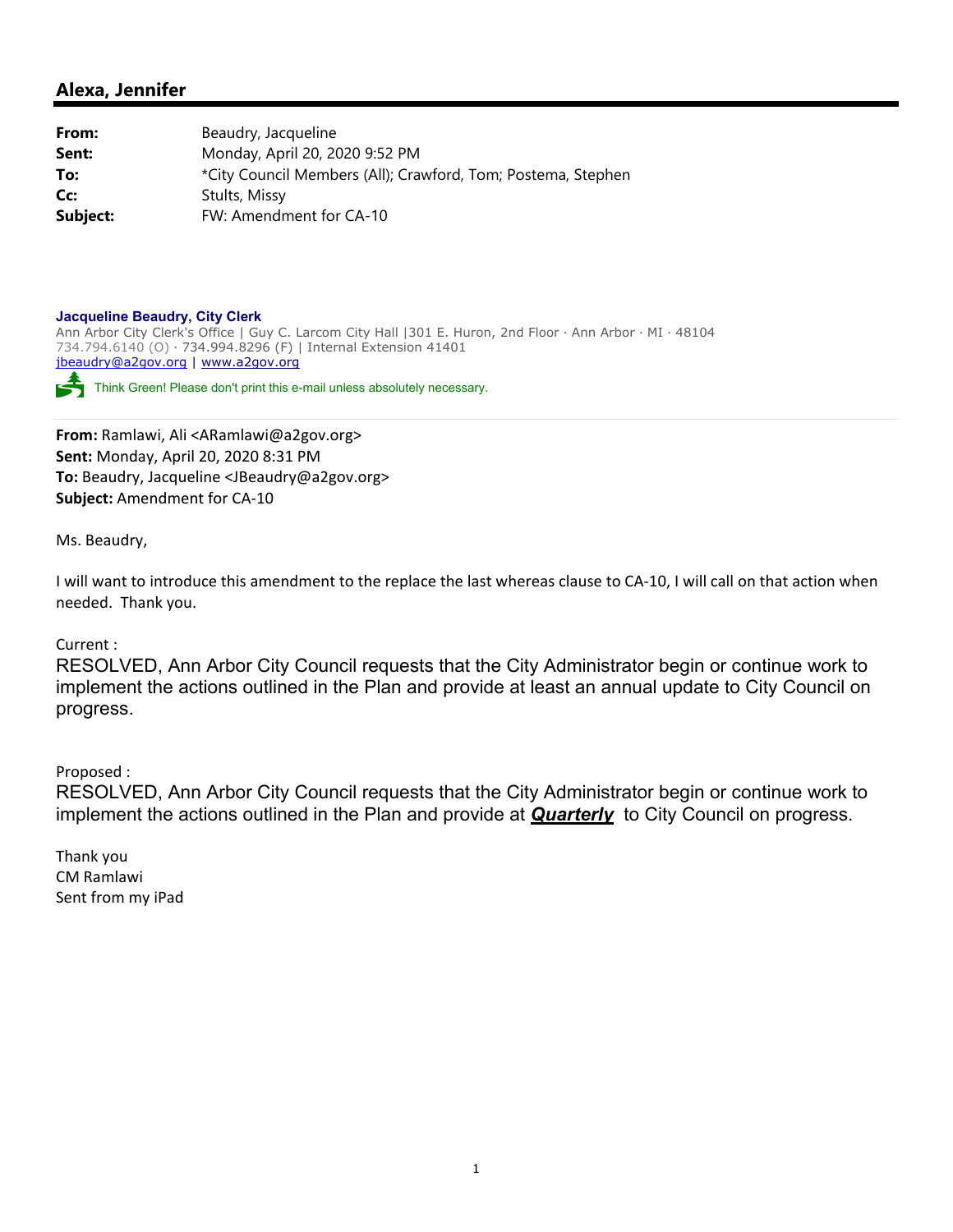| From:    | Hayner, Jeff                     |
|----------|----------------------------------|
| Sent:    | Monday, April 20, 2020 10:04 PM  |
| To:      | Beaudry, Jacqueline              |
| Subject: | Second to Lumms amendment please |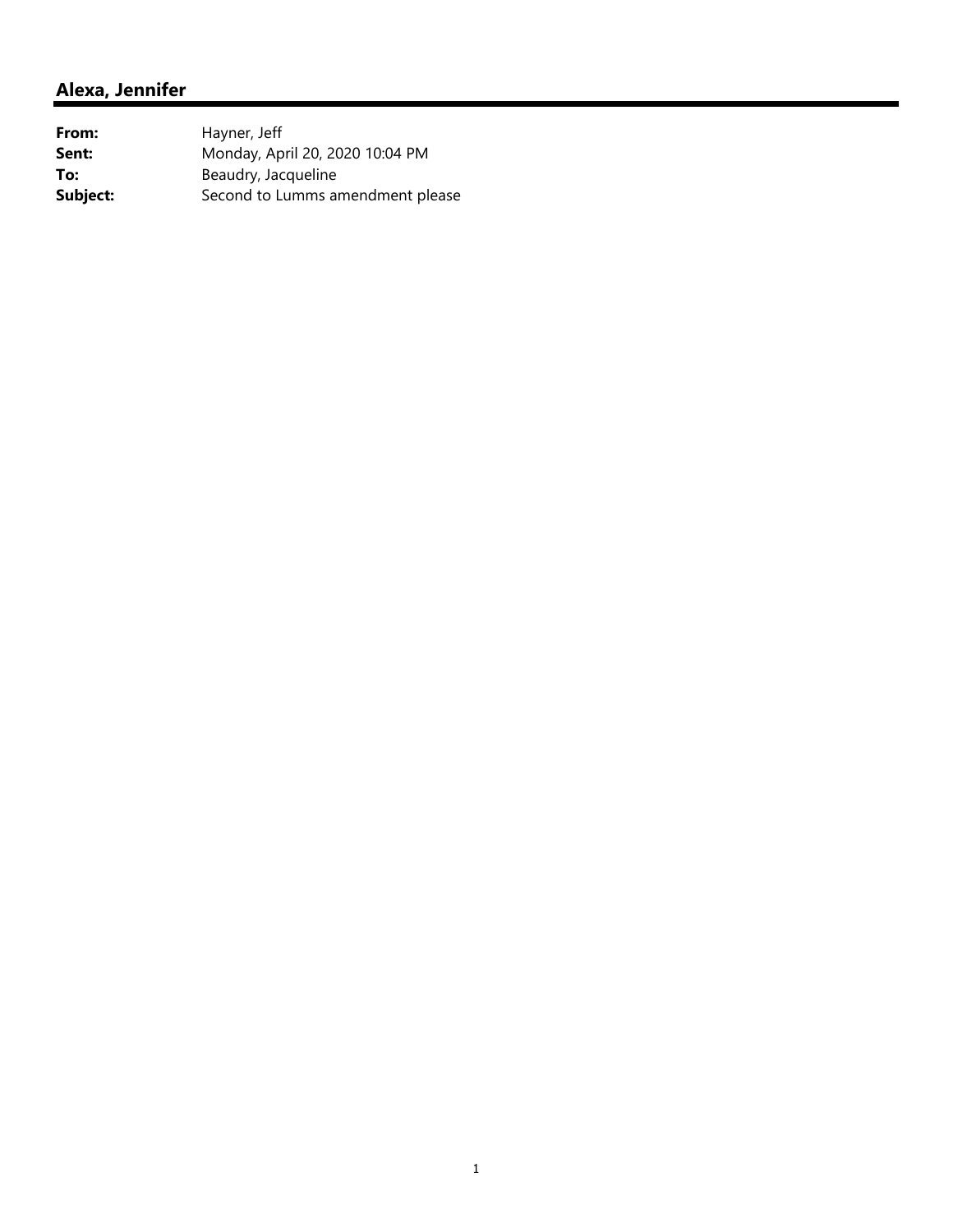| From:    | Beaudry, Jacqueline                  |
|----------|--------------------------------------|
| Sent:    | Monday, April 20, 2020 10:04 PM      |
| To:      | Taylor, Christopher (Mayor)          |
| Subject: | FW: Second to Lumms amendment please |

#### **Jacqueline Beaudry, City Clerk**

Ann Arbor City Clerk's Office | Guy C. Larcom City Hall |301 E. Huron, 2nd Floor ∙ Ann Arbor ∙ MI ∙ 48104 734.794.6140 (O) ∙ 734.994.8296 (F) | Internal Extension 41401 jbeaudry@a2gov.org | www.a2gov.org

Think Green! Please don't print this e-mail unless absolutely necessary.

**From:** Hayner, Jeff <JHayner@a2gov.org> **Sent:** Monday, April 20, 2020 10:04 PM **To:** Beaudry, Jacqueline <JBeaudry@a2gov.org> **Subject:** Second to Lumms amendment please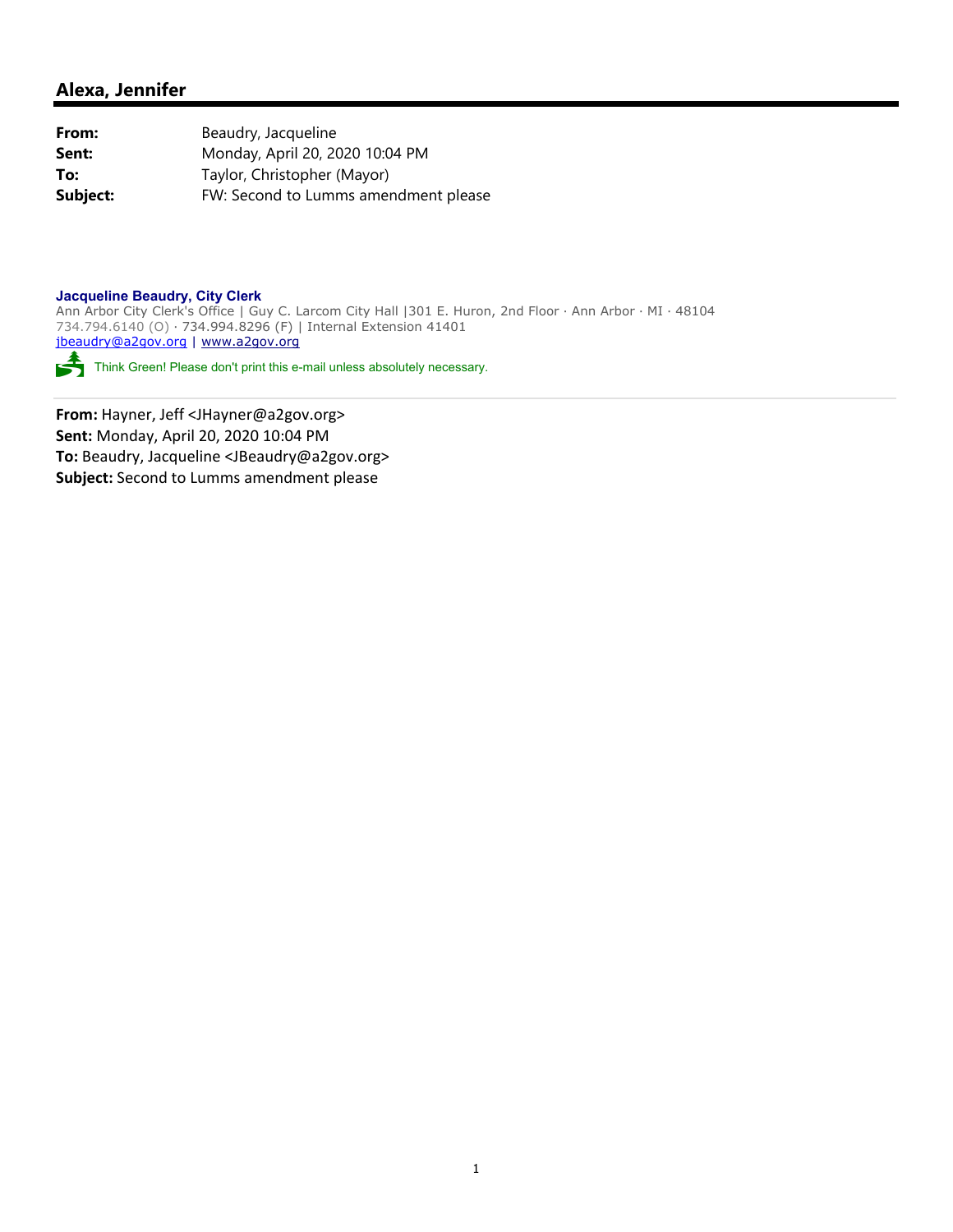**From:** Taylor, Christopher (Mayor) **Sent:** Monday, April 20, 2020 10:07 PM **To:** Crawford, Tom **Subject:** Fw: CA-10 Carbon Neutrality Plan -- amendment

Christopher Taylor Mayor of the City of Ann Arbor 301 East Huron Street Ann Arbor, Michigan 48104 734-794-6161 he/him/his

#### *STAY HOME – STAY SAFE – SAVE LIVES*

**From:** Lumm, Jane <JLumm@a2gov.org> **Sent:** Monday, April 20, 2020 2:27 PM **To:** CityCouncil <CityCouncil@a2gov.org> **Cc:** Beaudry, Jacqueline <JBeaudry@a2gov.org>; Crawford, Tom <TCrawford@a2gov.org>; Higgins, Sara <SHiggins@a2gov.org>; Grimes, Jen <JGrimes@a2gov.org>; Stults, Missy <MStults@a2gov.org>; Horning, Matthew <MHorning@a2gov.org> **Subject:** CA‐10 Carbon Neutrality Plan ‐‐ amendment

Mayor and Council,

I understand there may be some interest in postponing CA‐10. If the Carbon Neutrality Plan is not postponed, I will be introducing this amendment to replace the existing resolved clauses with 3 new resolved clauses. Again, not sure how this is managed/forwarded when we're all looking at a screen shot of ourselves, so forwarding in advance for your information. (I also shared information about my intentions and this amendment with the CM's who participated in last night's caucus.)

Thank you for forwarding, as well, Jackie. All best, Jane

#### The amendment:

RESOLVED, that Ann Arbor City Council receives the A<sup>2</sup>Zero Carbon Neutrality Plan and expresses its appreciation to City Staff for their efforts in providing a comprehensive, timely response to Council's November 4, 2019 Resolution; and

RESOLVED, that City Council requests the City Administrator develop a funding plan by source and year and develop a *framework or mechanism for Council to utilize in evaluating and prioritizing high‐leverage actions; and*

RESOLVED, that City Council requests the City Administrator present the A<sup>2</sup>Zero Carbon Neutrality Plan to City Council *for further consideration when the funding plan and prioritization framework have been developed.*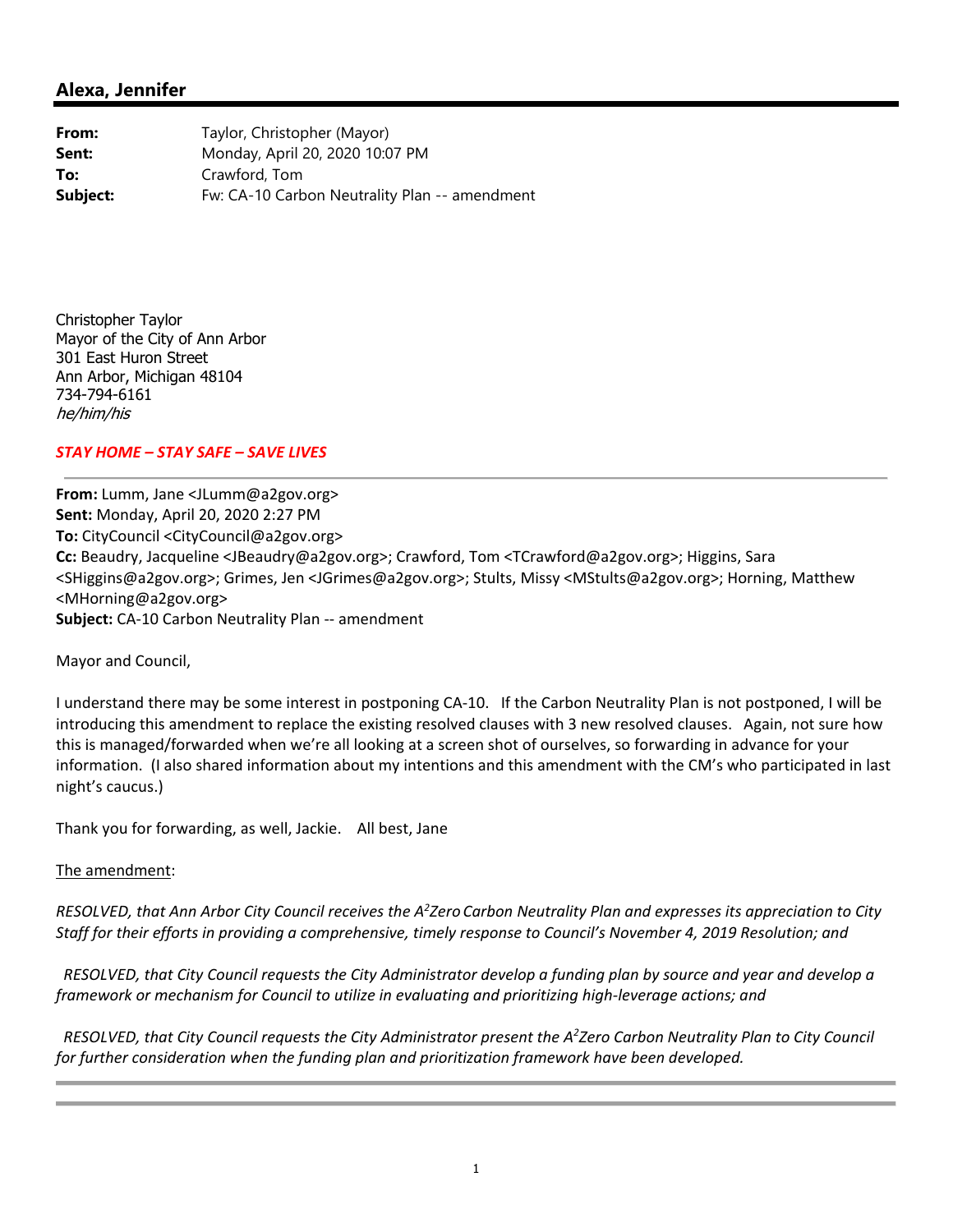| From:    | Beaudry, Jacqueline                           |
|----------|-----------------------------------------------|
| Sent:    | Monday, April 20, 2020 10:13 PM               |
| To:      | Lumm, Jane                                    |
| Cc:      | Gerhart, Stephen                              |
| Subject: | RE: CA-10 Carbon Neutrality Plan -- amendment |

Confirming that this amendment replaces 4 Resolved Clauses with the 3 below?

#### **Jacqueline Beaudry, City Clerk**

Ann Arbor City Clerk's Office | Guy C. Larcom City Hall |301 E. Huron, 2nd Floor ∙ Ann Arbor ∙ MI ∙ 48104 734.794.6140 (O) ∙ 734.994.8296 (F) | Internal Extension 41401 jbeaudry@a2gov.org | www.a2gov.org

Think Green! Please don't print this e-mail unless absolutely necessary.

**From:** Lumm, Jane <JLumm@a2gov.org> **Sent:** Monday, April 20, 2020 2:27 PM **To:** CityCouncil <CityCouncil@a2gov.org> **Cc:** Beaudry, Jacqueline <JBeaudry@a2gov.org>; Crawford, Tom <TCrawford@a2gov.org>; Higgins, Sara <SHiggins@a2gov.org>; Grimes, Jen <JGrimes@a2gov.org>; Stults, Missy <MStults@a2gov.org>; Horning, Matthew <MHorning@a2gov.org> **Subject:** CA‐10 Carbon Neutrality Plan ‐‐ amendment

Mayor and Council,

I understand there may be some interest in postponing CA‐10. If the Carbon Neutrality Plan is not postponed, I will be introducing this amendment to replace the existing resolved clauses with 3 new resolved clauses. Again, not sure how this is managed/forwarded when we're all looking at a screen shot of ourselves, so forwarding in advance for your information. (I also shared information about my intentions and this amendment with the CM's who participated in last night's caucus.)

Thank you for forwarding, as well, Jackie. All best, Jane

#### The amendment:

RESOLVED, that Ann Arbor City Council receives the A<sup>2</sup>Zero Carbon Neutrality Plan and expresses its appreciation to City Staff for their efforts in providing a comprehensive, timely response to Council's November 4, 2019 Resolution; and

RESOLVED, that City Council requests the City Administrator develop a funding plan by source and year and develop a *framework or mechanism for Council to utilize in evaluating and prioritizing high‐leverage actions; and*

RESOLVED, that City Council requests the City Administrator present the A<sup>2</sup>Zero Carbon Neutrality Plan to City Council *for further consideration when the funding plan and prioritization framework have been developed.*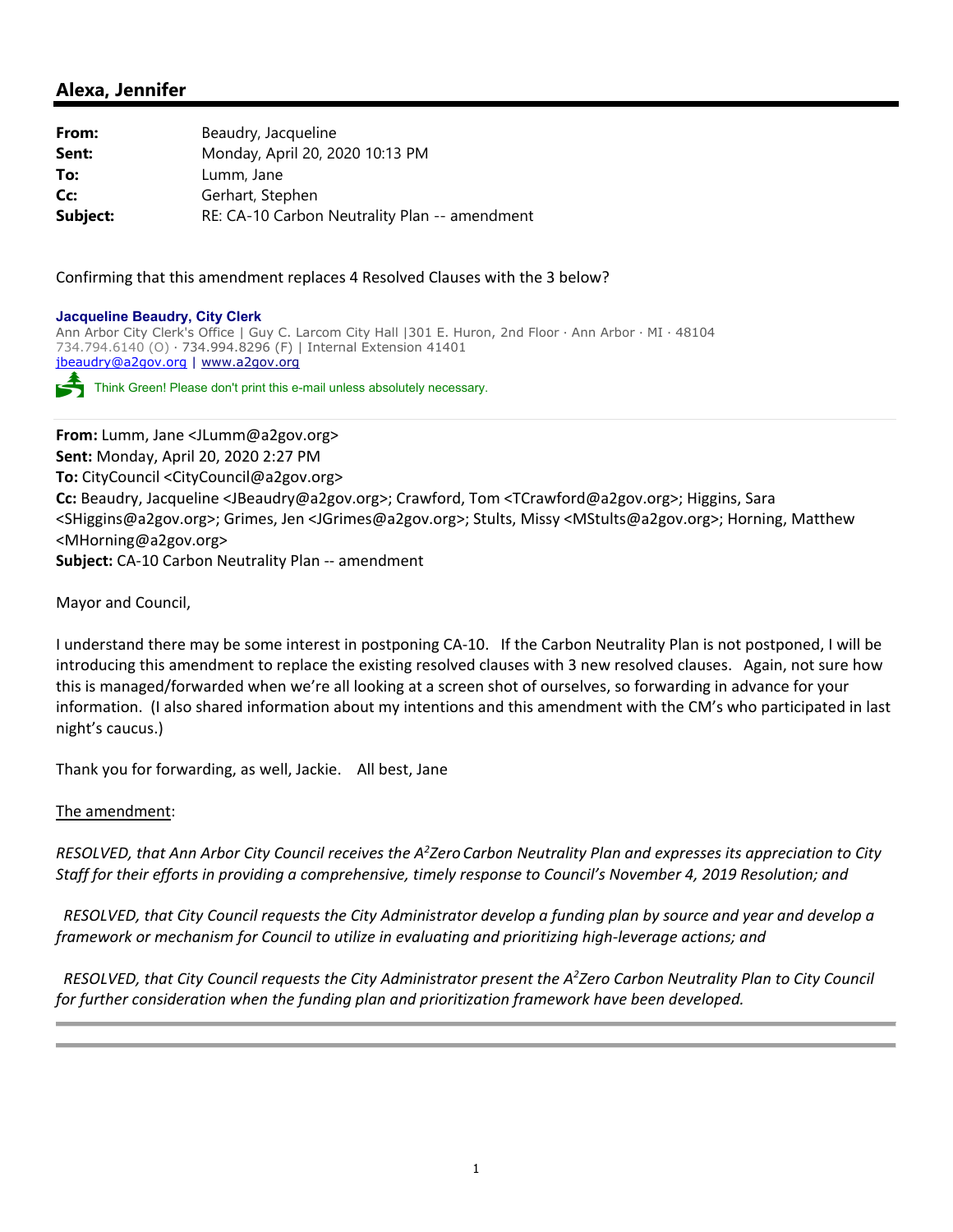| From:    | Lumm, Jane                                    |
|----------|-----------------------------------------------|
| Sent:    | Monday, April 20, 2020 10:57 PM               |
| To:      | Beaudry, Jacqueline                           |
| Cc:      | Gerhart, Stephen                              |
| Subject: | Re: CA-10 Carbon Neutrality Plan -- amendment |

Yes!

Sent from my iPhone

On Apr 20, 2020, at 10:12 PM, Beaudry, Jacqueline <JBeaudry@a2gov.org> wrote:

Confirming that this amendment replaces 4 Resolved Clauses with the 3 below?

**Jacqueline Beaudry, City Clerk**

Ann Arbor City Clerk's Office | Guy C. Larcom City Hall |301 E. Huron, 2nd Floor ∙ Ann Arbor ∙ MI ∙ 48104 734.794.6140 (O) ∙ 734.994.8296 (F) | Internal Extension 41401 jbeaudry@a2gov.org | www.a2gov.org

Think Green! Please don't print this e-mail unless absolutely necessary.

**From:** Lumm, Jane <JLumm@a2gov.org> **Sent:** Monday, April 20, 2020 2:27 PM **To:** CityCouncil <CityCouncil@a2gov.org> **Cc:** Beaudry, Jacqueline <JBeaudry@a2gov.org>; Crawford, Tom <TCrawford@a2gov.org>; Higgins, Sara <SHiggins@a2gov.org>; Grimes, Jen <JGrimes@a2gov.org>; Stults, Missy <MStults@a2gov.org>; Horning, Matthew <MHorning@a2gov.org> **Subject:** CA‐10 Carbon Neutrality Plan ‐‐ amendment

Mayor and Council,

I understand there may be some interest in postponing CA‐10. If the Carbon Neutrality Plan is not postponed, I will be introducing this amendment to replace the existing resolved clauses with 3 new resolved clauses. Again, not sure how this is managed/forwarded when we're all looking at a screen shot of ourselves, so forwarding in advance for your information. (I also shared information about my intentions and this amendment with the CM's who participated in last night's caucus.)

Thank you for forwarding, as well, Jackie. All best, Jane

The amendment:

*RESOLVED, that Ann Arbor City Council receives the A2 Zero Carbon Neutrality Plan and expresses its appreciation to City Staff for their efforts in providing a comprehensive, timely response to Council's November 4, 2019 Resolution; and*

 *RESOLVED, that City Council requests the City Administrator develop a funding plan by source and year and develop a framework or mechanism for Council to utilize in evaluating and prioritizing high‐leverage actions; and*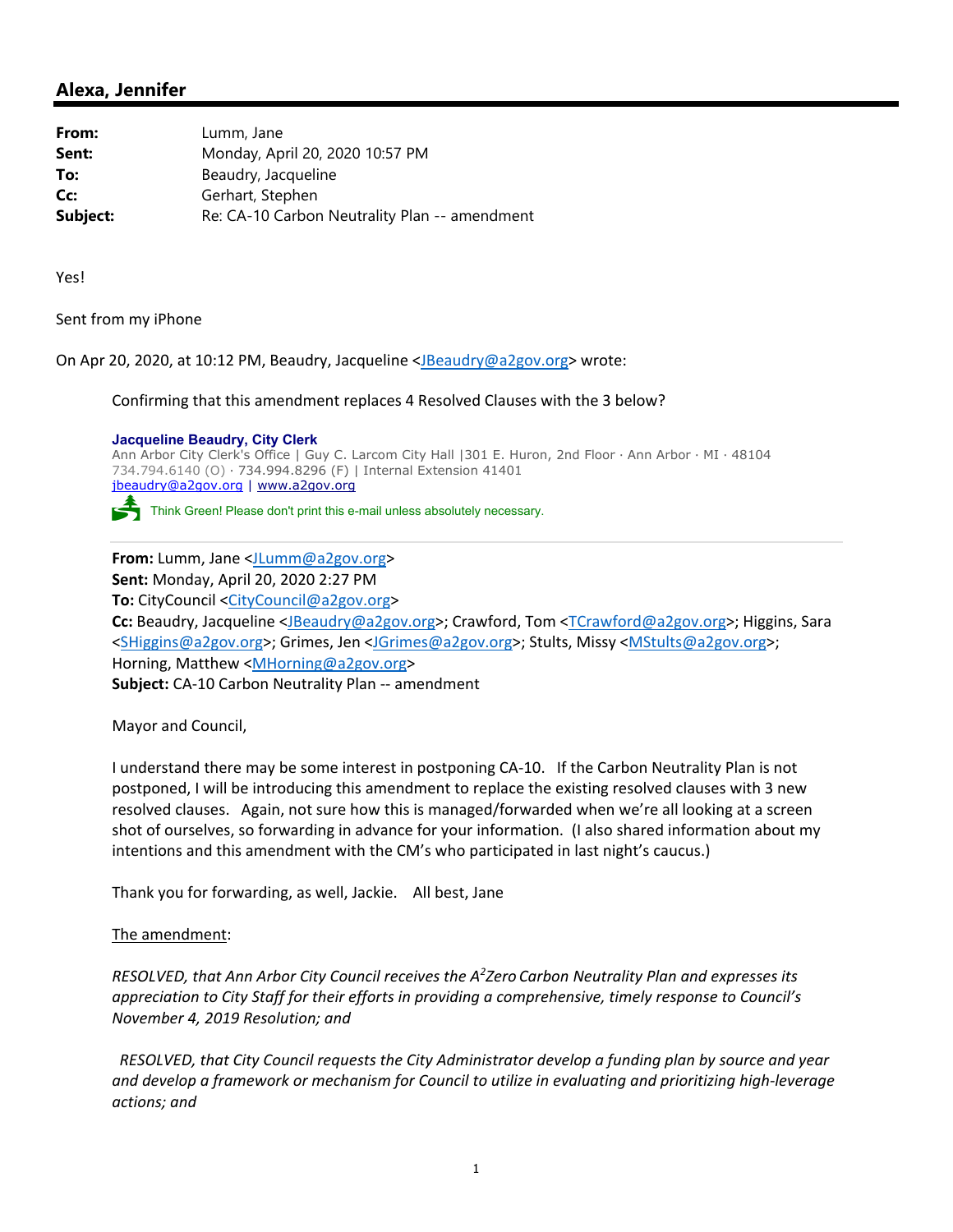*RESOLVED, that City Council requests the City Administrator present the A2 Zero Carbon Neutrality Plan to City Council for further consideration when the funding plan and prioritization framework have been developed.*

**Contract Contract Contract Contract**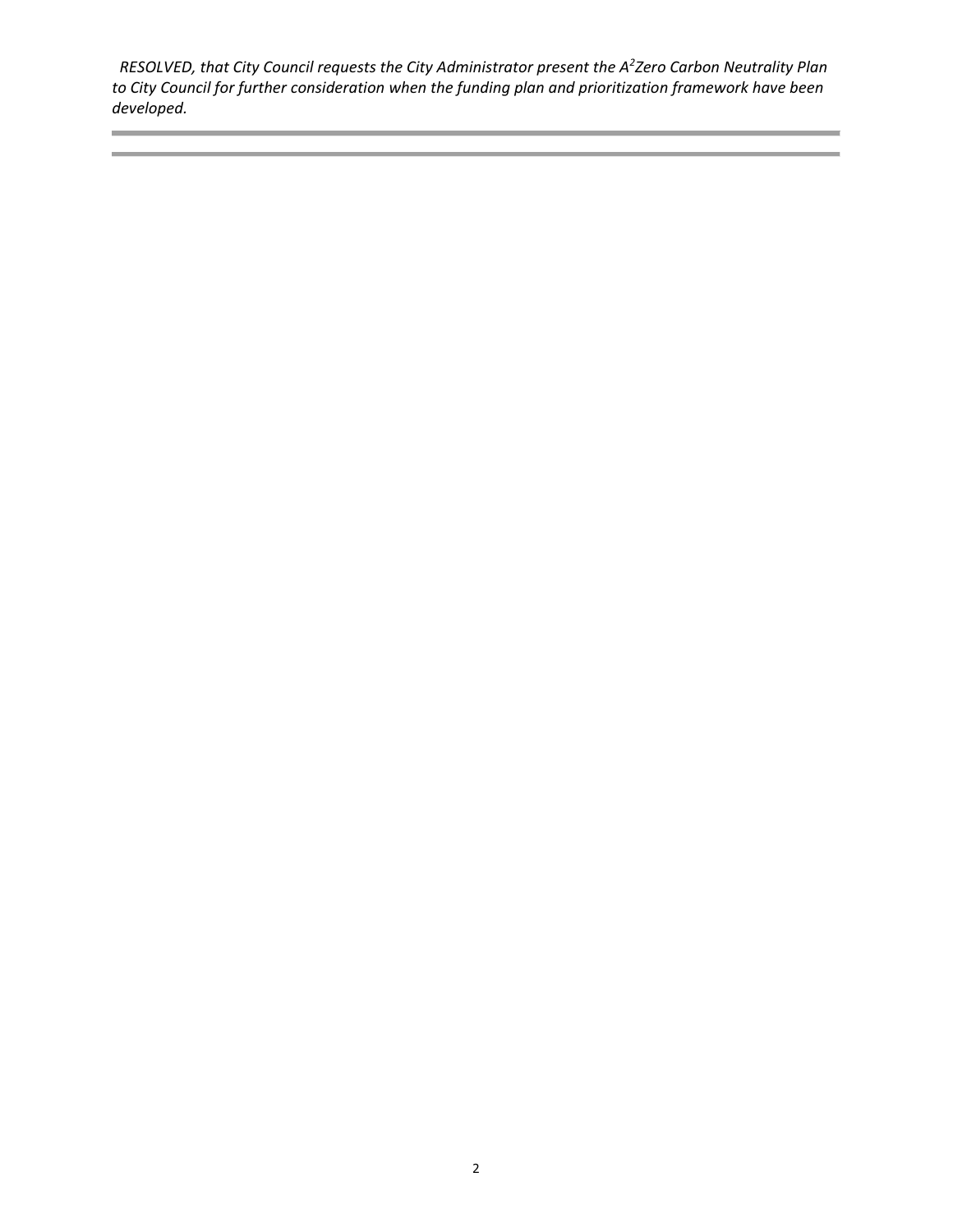| From:    | Beaudry, Jacqueline                               |
|----------|---------------------------------------------------|
| Sent:    | Monday, April 20, 2020 11:02 PM                   |
| To:      | *City Council Members (All)                       |
| Cc:      | Postema, Stephen; Crawford, Tom; Gerhart, Stephen |
| Subject: | FW: Amendment for CA-10                           |

RESOLVED, Ann Arbor City Council requests that the City Administrator begin or continue work to implement the actions outlined in the Plan and provide at least *Quarterly* Updates to City Council on progress.

#### **Jacqueline Beaudry, City Clerk**

Ann Arbor City Clerk's Office | Guy C. Larcom City Hall |301 E. Huron, 2nd Floor ∙ Ann Arbor ∙ MI ∙ 48104 734.794.6140 (O) ∙ 734.994.8296 (F) | Internal Extension 41401 jbeaudry@a2gov.org | www.a2gov.org Think Green! Please don't print this e-mail unless absolutely necessary.

**From:** Ramlawi, Ali <ARamlawi@a2gov.org> **Sent:** Monday, April 20, 2020 8:31 PM **To:** Beaudry, Jacqueline <JBeaudry@a2gov.org> **Subject:** Amendment for CA‐10

Ms. Beaudry,

I will want to introduce this amendment to the replace the last whereas clause to CA‐10, I will call on that action when needed. Thank you.

#### Current :

RESOLVED, Ann Arbor City Council requests that the City Administrator begin or continue work to implement the actions outlined in the Plan and provide at least an annual update to City Council on progress.

Proposed :

RESOLVED, Ann Arbor City Council requests that the City Administrator begin or continue work to implement the actions outlined in the Plan and provide at *Quarterly* to City Council on progress.

Thank you CM Ramlawi Sent from my iPad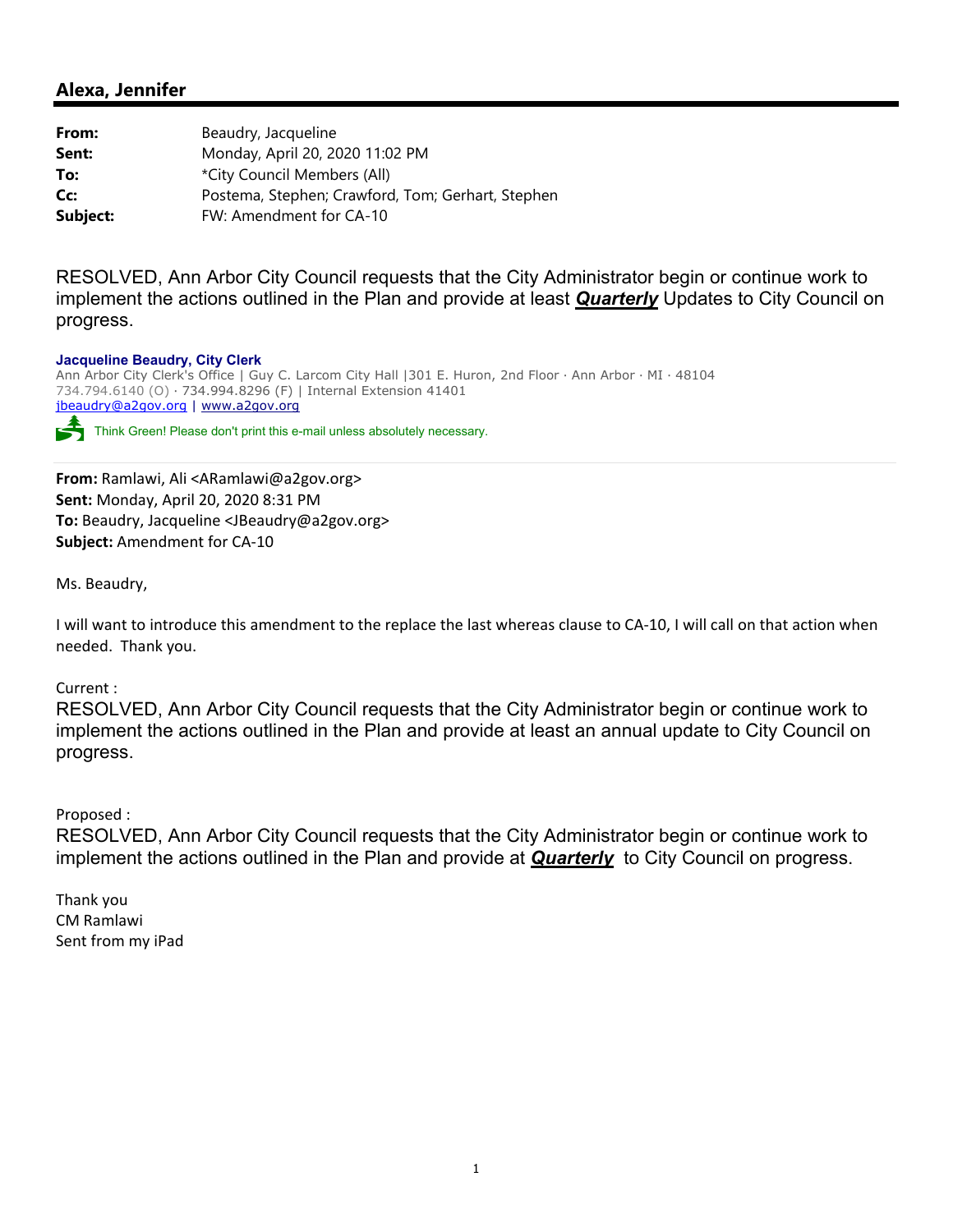| From:    | Justin Barney                                  |
|----------|------------------------------------------------|
| Sent:    | Monday, April 20, 2020 11:11 PM                |
| To:      | Ackerman, Zach                                 |
| Subject: | Re: RESPONSE REQUESTED: Carbon Neutrality Plan |

Dear Zach,

Thank you for your role in the meeting tonight, including your "no" vote on the amendment. I am very disappointed in the other members of the council, and I hope that we can see progress on this issue despite the present hiccups.

All the best,

Justin

**From:** Justin Barney **Date:** Wednesday, April 15, 2020 at 11:28 PM **To:** "Ackerman, Zach" <ZAckerman@a2gov.org> **Subject:** Re: RESPONSE REQUESTED: Carbon Neutrality Plan

Thank you for your prompt reply, Zach.

I am interested also in how you think the rest of the Council will be voting. If there are any Councilors who may resist this measure, I would be interested in reaching out or having other councilmembers' constituents contact their representatives.

Best,

Justin

**From:** "Ackerman, Zach" <ZAckerman@a2gov.org> **Date:** Wednesday, April 15, 2020 at 10:58 PM **To:** Justin Barney **Subject:** Re: RESPONSE REQUESTED: Carbon Neutrality Plan

Hi Justin,

Thank you for writing on this existential issue. Yes, while I am in office, I will champion full funding of the plan.

Best,

Zach

Zachary Ackerman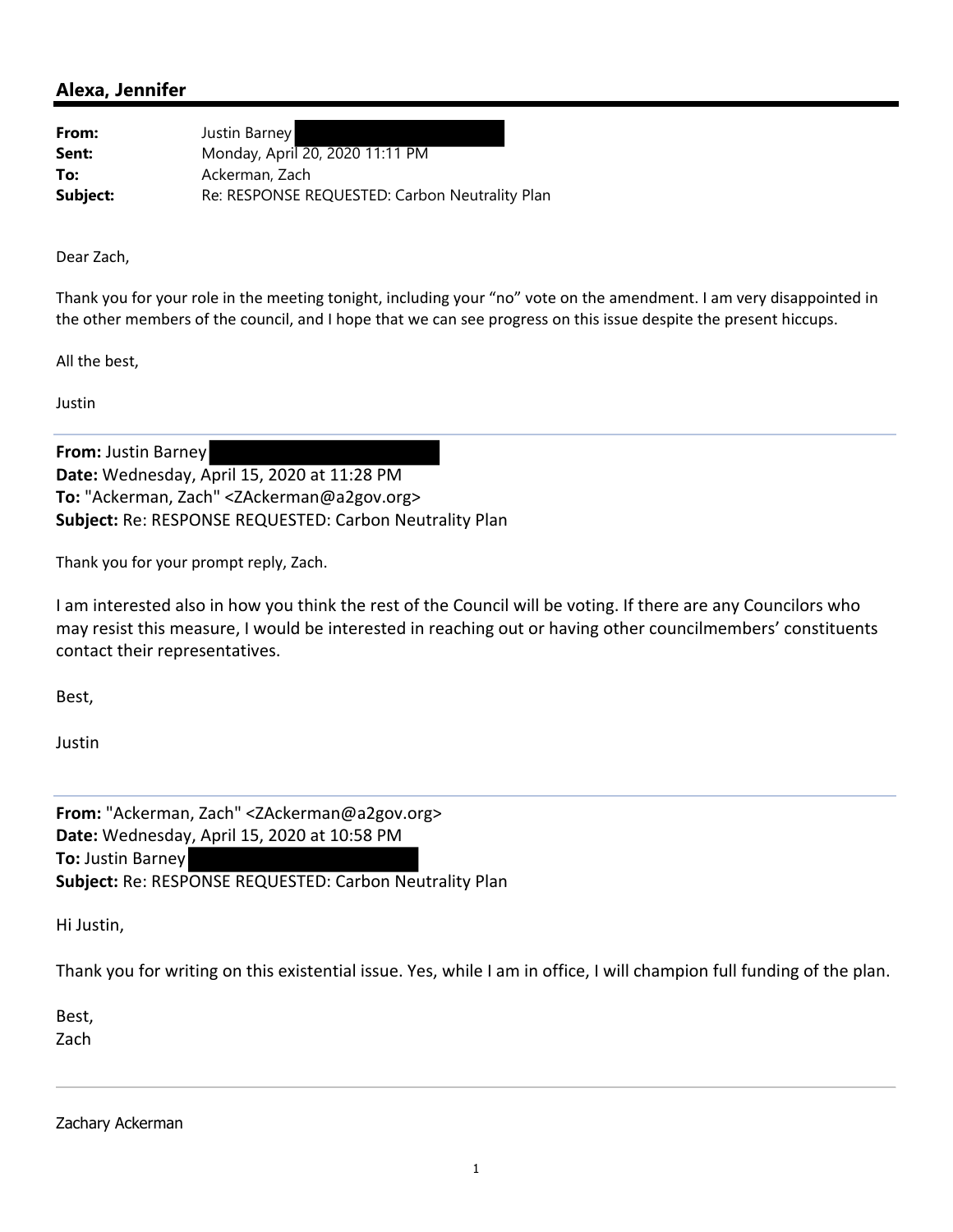Ann Arbor City Council

Ward 3

Emails sent to or from this address could be subject to public disclosure under the Freedom of Information Act (FOIA).

**From:** Justin Barney **Sent:** Wednesday, April 15, 2020 10:06 PM **To:** Ackerman, Zach <ZAckerman@a2gov.org> **Subject:** RESPONSE REQUESTED: Carbon Neutrality Plan

Dear Zachary Ackerman,

I am one of your constituents in Ward 3. I was very proud of the City Council for declaring a climate emergency last year, and for committing to reach carbon neutrality by 2030. Dealing with the climate crisis is a pressing issue that must be dealt with in earnest by every city across the country, and I am happy that you and your fellow council members seem to be taking this issue seriously. I am aware that formal approval of the city's plan must be given by the Council on April 20, and I would like to know where you stand on this issue.

Do you plan to approve full funding for the city's Carbon Neutrality Plan? I am writing to urge you to do so. I would also be interested in your frank assessment of how you think the rest of the Council will be voting. This is an issue of enormous consequence to me and my loved ones, and I would be more than interested in reaching out or having other councilmembers' constituents contact their representatives.

Again, I ask that you support approve funding for this ambitious and necessary plan to reach carbon neutrality by 2030. On another note, I hope that you and your loved ones are healthy and feeling well during this pandemic.

All the best,

Justin Barney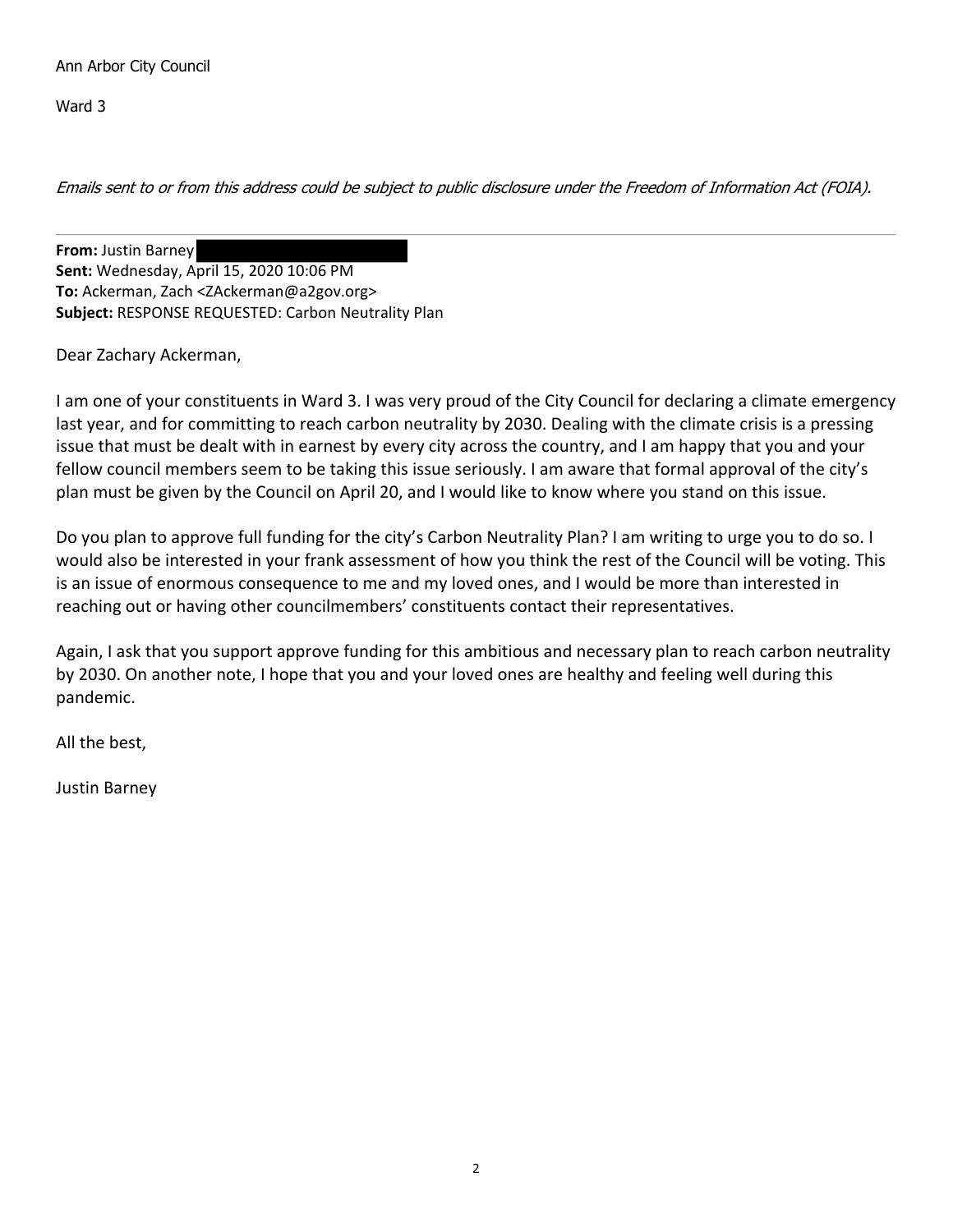| From:    | Justin Barney                                  |
|----------|------------------------------------------------|
| Sent:    | Monday, April 20, 2020 11:13 PM                |
| To:      | Grand, Julie                                   |
| Subject: | Re: RESPONSE REQUESTED: Carbon Neutrality Plan |

Dear Julie Grand,

Thank you for your role in the meeting tonight, including your "no" vote on the amendment. I am very disappointed in the other members of the council, and I hope that we can see progress on this issue despite the present hiccups.

All the very best,

Justin

**From:** Justin Barney **Date:** Wednesday, April 15, 2020 at 10:04 PM **To:** "JGrand@a2gov.org" <JGrand@a2gov.org> **Subject:** RESPONSE REQUESTED: Carbon Neutrality Plan

Dear Julie Grant,

I am one of your constituents in Ward 3. I was very proud of the City Council for declaring a climate emergency last year, and for committing to reach carbon neutrality by 2030. Dealing with the climate crisis is a pressing issue that must be dealt with in earnest by every city across the country, and I am happy that you and your fellow council members seem to be taking this issue seriously. I am aware that formal approval of the city's plan must be given by the Council on April 20, and I would like to know where you stand on this issue.

Do you plan to approve full funding for the city's Carbon Neutrality Plan? I am writing to urge you to do so. I would also be interested in your frank assessment of how you think the rest of the Council will be voting. This is an issue of enormous consequence to me and my loved ones, and I would be more than interested in reaching out or having other councilmembers' constituents contact their representatives.

Again, I ask that you support approve funding for this ambitious and necessary plan to reach carbon neutrality by 2030. On an unrelated note, I hope that you and your loved ones are healthy and feeling well during the pandemic.

All the best,

Justin Barney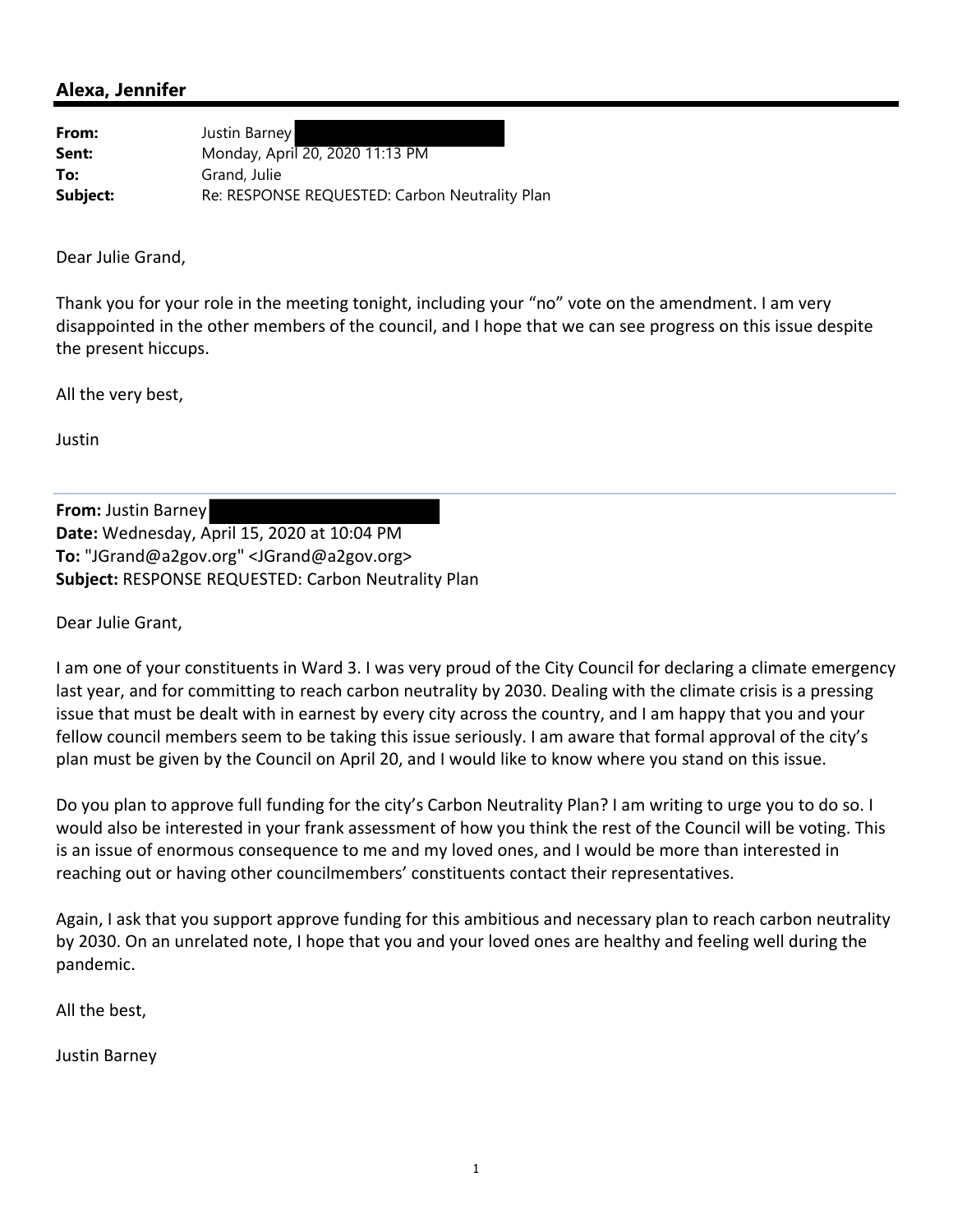| From:    | Nelson, Elizabeth               |
|----------|---------------------------------|
| Sent:    | Monday, April 20, 2020 11:13 PM |
| To:      | Smith, Chip                     |
| Subject: | amendment vote==                |

How did you just vote on Ali's amendment? I didn't hear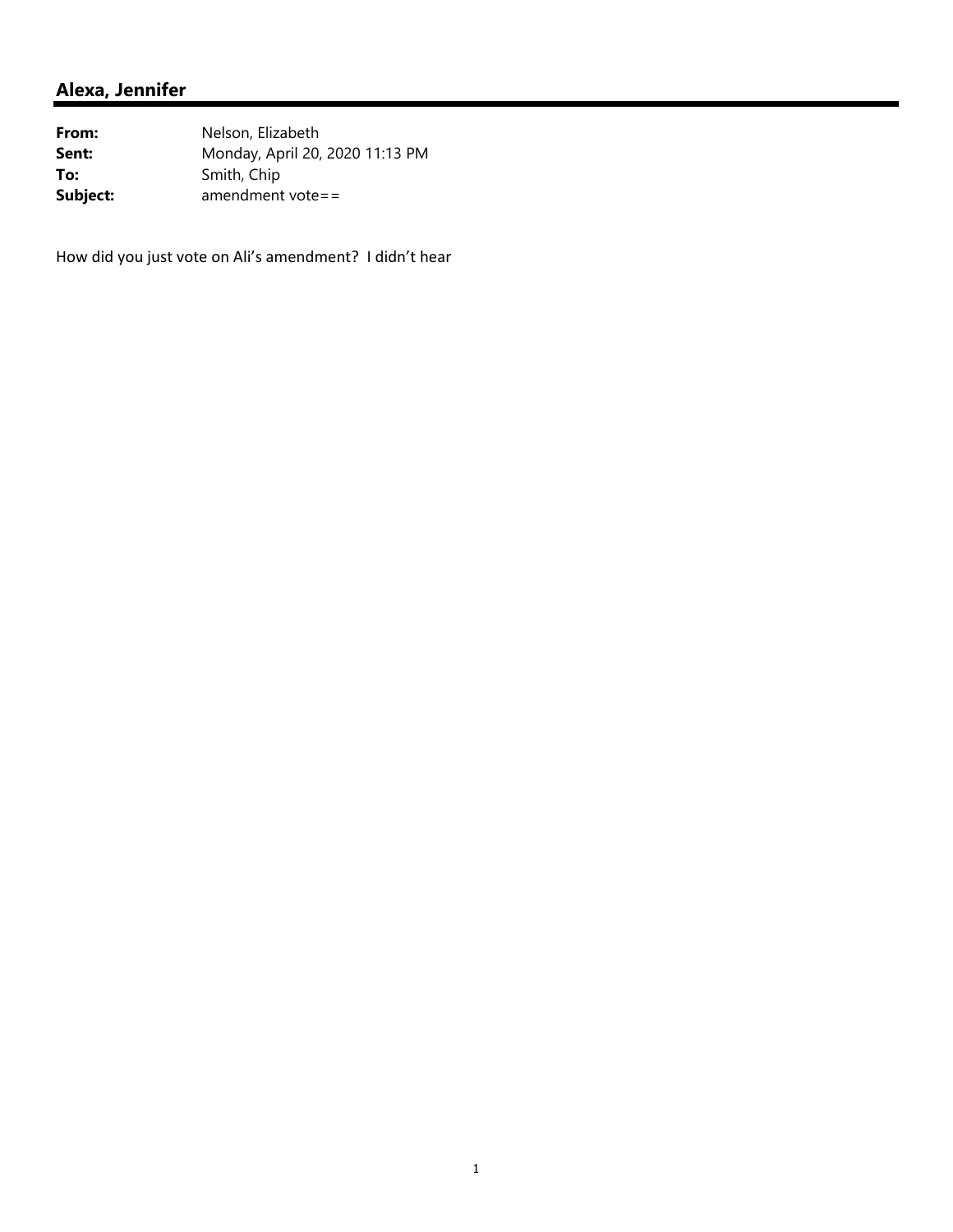| From:    | Smith, Chip                     |
|----------|---------------------------------|
| Sent:    | Monday, April 20, 2020 11:14 PM |
| To:      | Nelson, Elizabeth               |
| Subject: | $RE:$ amendment vote==          |

### I voted yes

**From:** Nelson, Elizabeth <ENelson@a2gov.org> **Sent:** Monday, April 20, 2020 11:13 PM **To:** Smith, Chip <ChSmith@a2gov.org> **Subject:** amendment vote==

How did you just vote on Ali's amendment? I didn't hear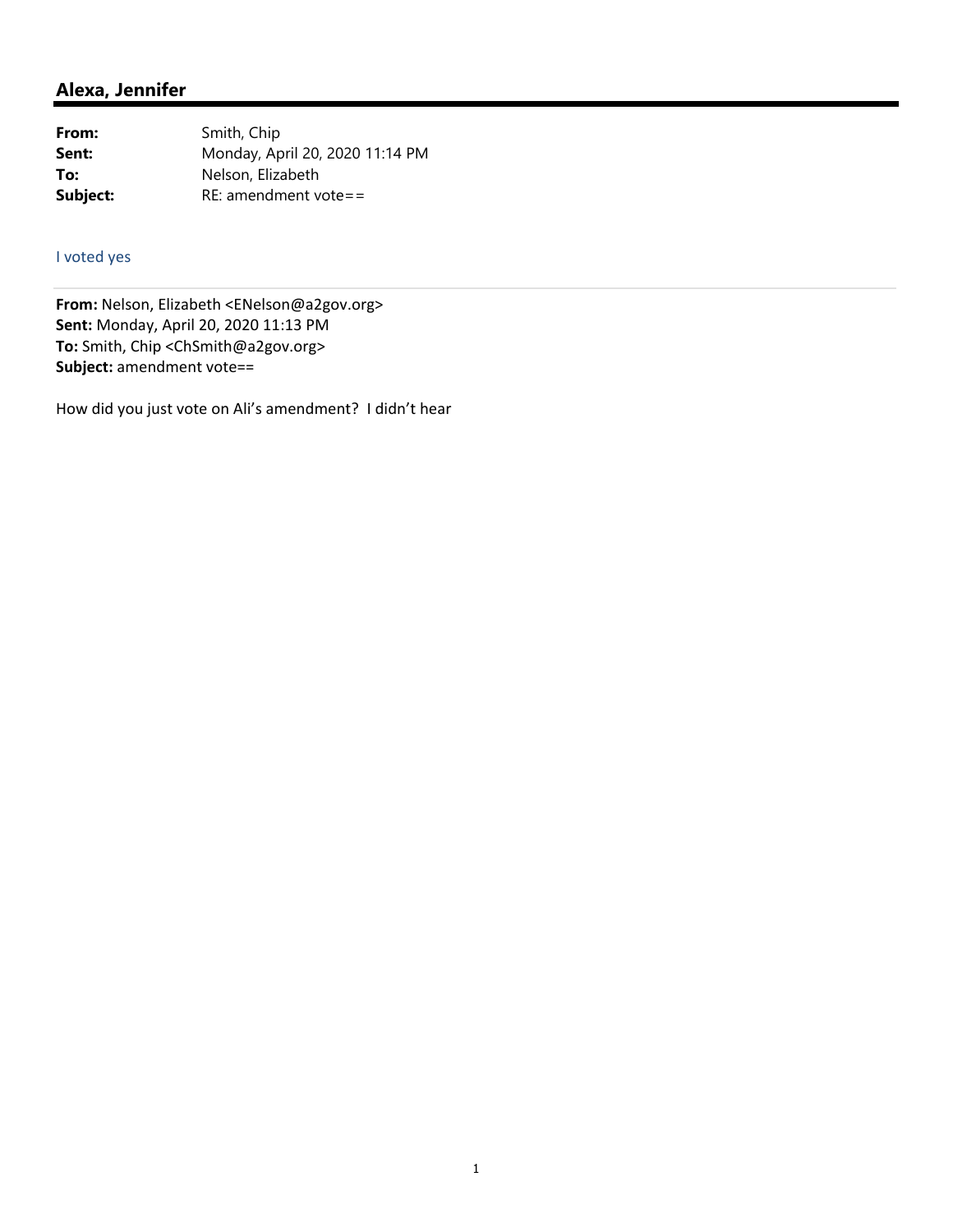| From:    | Nelson, Elizabeth               |
|----------|---------------------------------|
| Sent:    | Monday, April 20, 2020 11:15 PM |
| To:      | Smith, Chip                     |
| Subject: | $RE:$ amendment vote==          |

### Thanks!

**From:** Smith, Chip <ChSmith@a2gov.org> **Sent:** Monday, April 20, 2020 11:14 PM **To:** Nelson, Elizabeth <ENelson@a2gov.org> **Subject:** RE: amendment vote==

#### I voted yes

From: Nelson, Elizabeth <**ENelson@a2gov.org> Sent:** Monday, April 20, 2020 11:13 PM **To:** Smith, Chip <ChSmith@a2gov.org> **Subject:** amendment vote==

How did you just vote on Ali's amendment? I didn't hear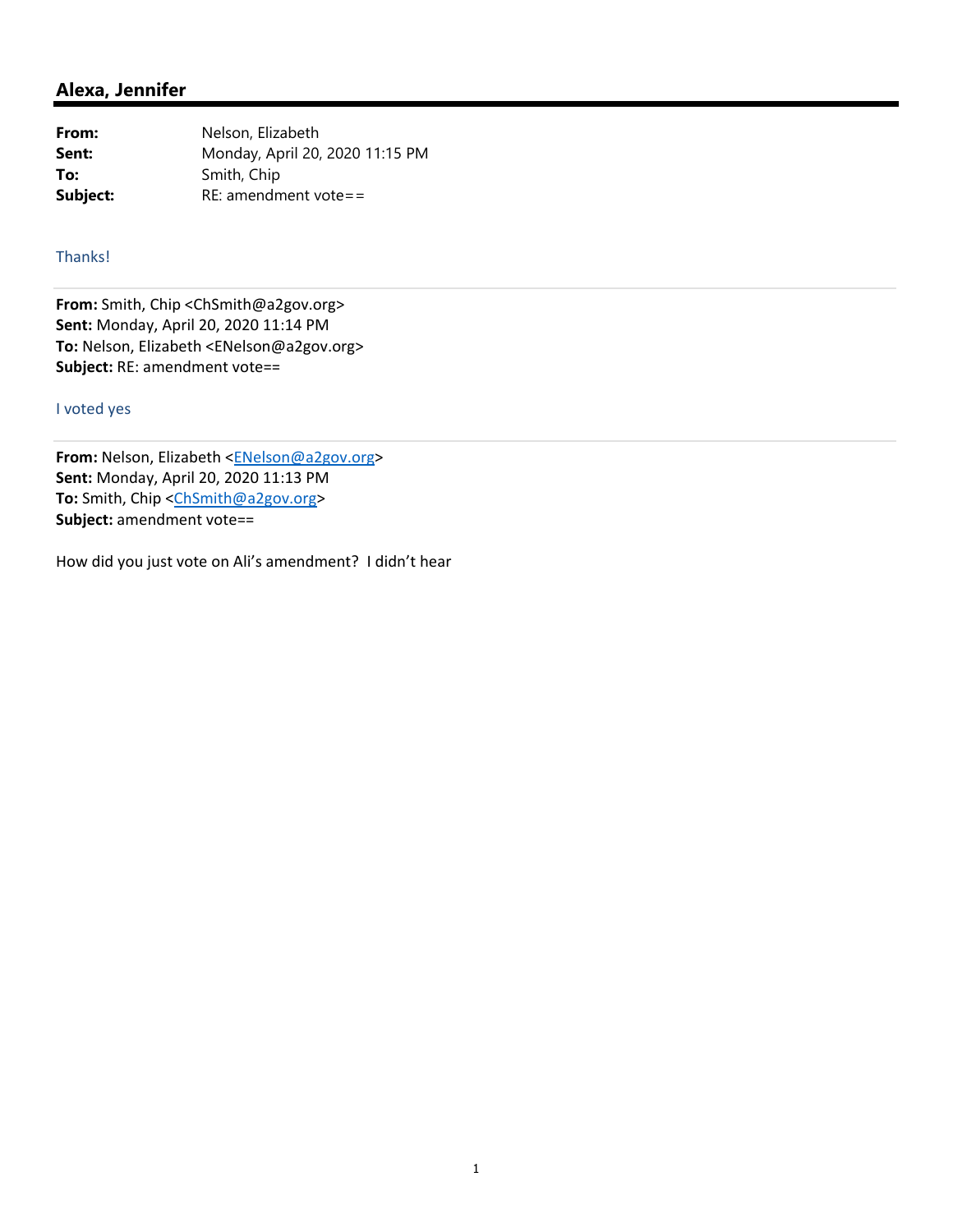| From:    | Eric Sturgis                    |
|----------|---------------------------------|
| Sent:    | Monday, April 20, 2020 11:38 PM |
| To:      | Hayner, Jeff                    |
| Cc:      | Ramlawi, Ali; Bannister, Anne   |
| Subject: | Point of Order/Roberts Rules    |

Once a vote is cast you cannot turn around and say that the vote should not have been cast. Mr. Postema would have needed to make a ruling on the point of order before the final vote was taken.

Also Mr. Ramwali chose not to withdraw his amendment after further consideration so it is a mute point.

Thank you for your guys work on this.

Eric A Sturgis

‐‐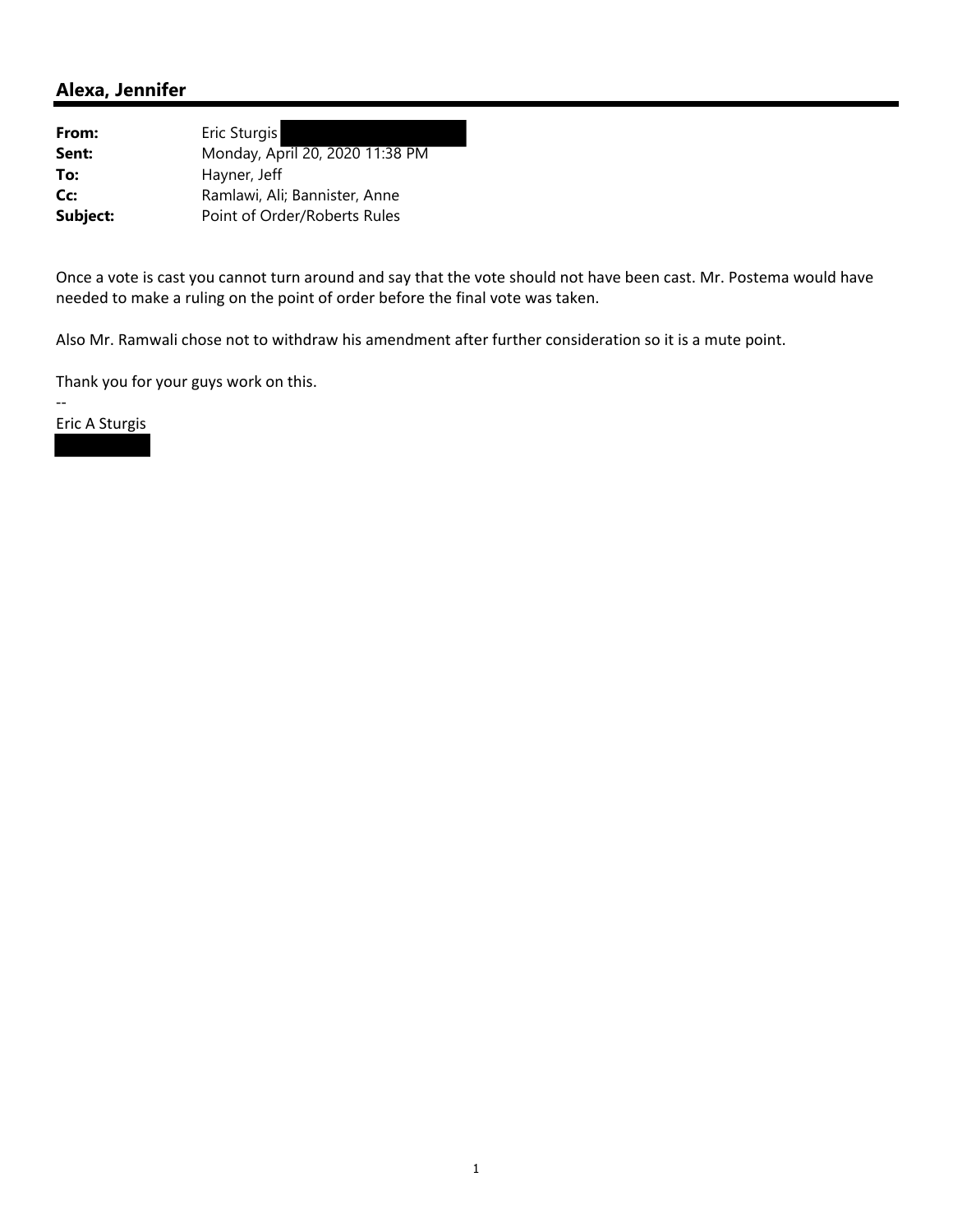From: Taylor, Christopher (Mayor) **Sent:** Tuesday, April 21, 2020 1:07 AM **To:** Beaudry, Jacqueline **Subject:** can you plz add me as a co sponsor to DC4

Christopher Taylor Mayor of the City of Ann Arbor 301 East Huron Street Ann Arbor, Michigan 48104 734-794-6161 he/him/his

*STAY HOME – STAY SAFE – SAVE LIVES*